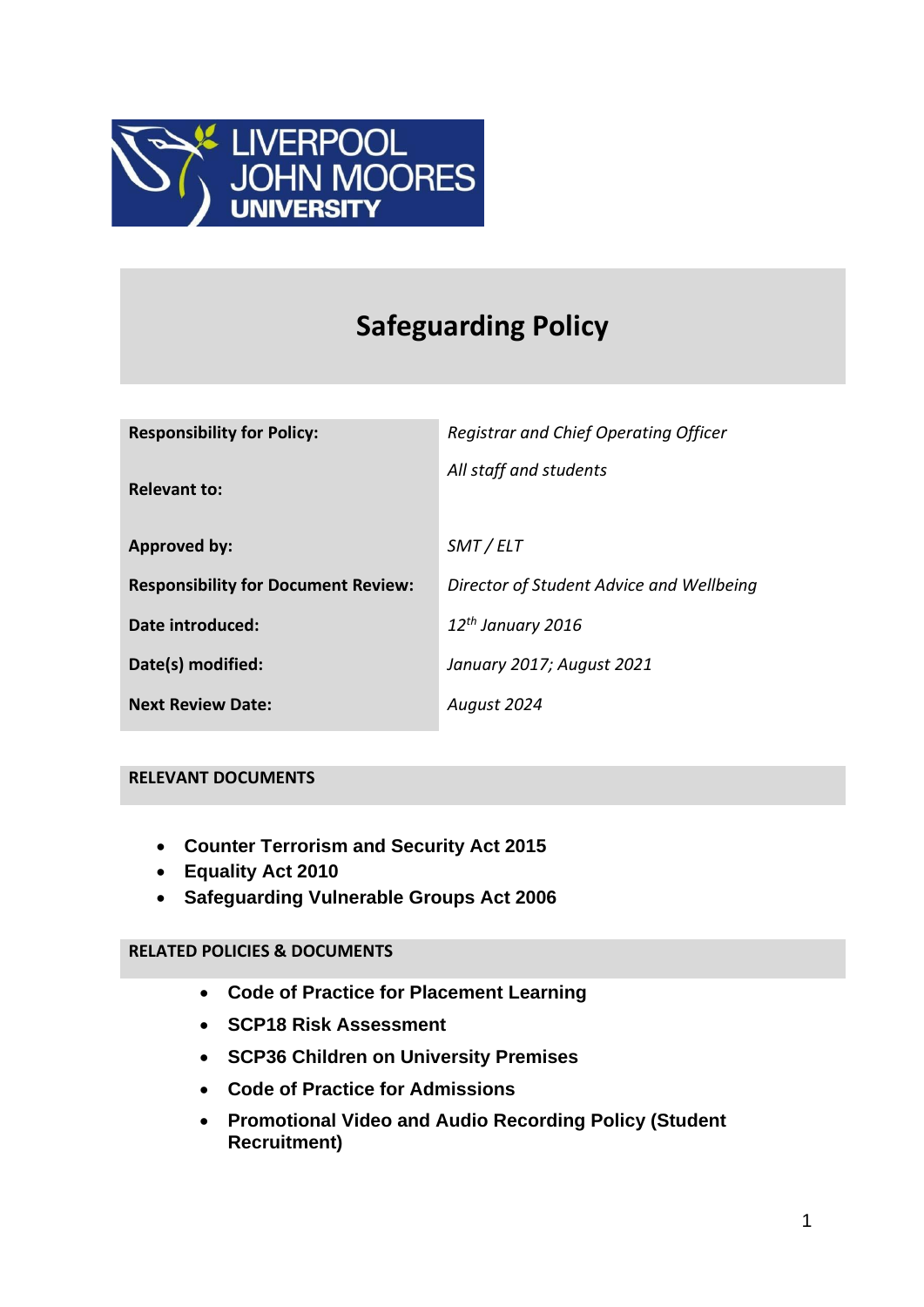# **Policy on the Safeguarding of Children, Young People and Vulnerable Adults**

# **Contents**

| 1  |            |                                                                               |  |
|----|------------|-------------------------------------------------------------------------------|--|
| 2  |            |                                                                               |  |
| 3  |            |                                                                               |  |
| 4  |            |                                                                               |  |
| 5  |            |                                                                               |  |
| 6  |            |                                                                               |  |
| 7  |            |                                                                               |  |
| 8  |            |                                                                               |  |
| 9  |            |                                                                               |  |
| 10 |            |                                                                               |  |
| 11 |            |                                                                               |  |
| 12 |            |                                                                               |  |
| 13 |            |                                                                               |  |
| 14 |            |                                                                               |  |
| 15 |            |                                                                               |  |
| 16 |            |                                                                               |  |
|    | Appendix 1 | Guidelines for working with Children, Young people and Vulnerable adults.  24 |  |
|    | Appendix 2 |                                                                               |  |
|    | Appendix 3 |                                                                               |  |
|    | Appendix 4 | Guidelines for responding to a suspicion or allegation of child abuse 30      |  |
|    | Appendix 5 |                                                                               |  |
|    | Appendix 6 | Online Safety Guidelines for Student Recruitment and Admissions Activity  34  |  |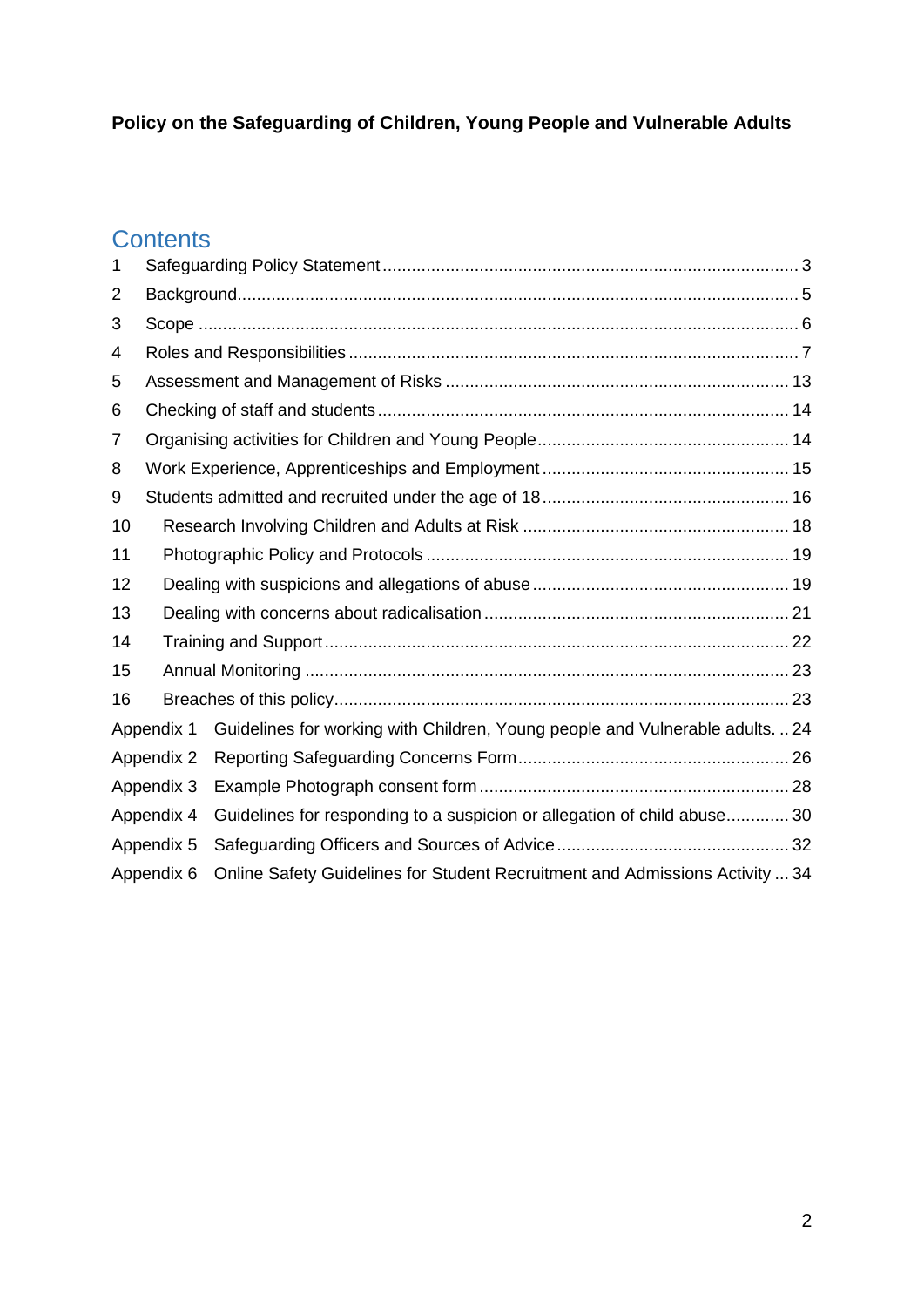# <span id="page-2-0"></span>**1 Safeguarding Policy Statement**

### **1.1 Statement of intent**

Liverpool John Moores University wishes to adopt the highest possible standards and to take all reasonable steps in relation to maintaining the health, safety and wellbeing of children, young people and vulnerable adults (including those potentially at risk of radicalisation) accessing its services and facilities.

The University believes that it is unacceptable for a child, a young person or an adult to experience any form of harm or abuse. Their welfare is paramount and they have the right to protection and support. The University acknowledges its obligations under the Childrens Act 1989 and 2004, the Health and Safety at Work etc. Act 1974, Management of Health and Safety at Work Regulations 1999, the Sexual Offences Act 2003 and the Rehabilitation of Offenders Act 1974, although these are not specifically aimed at Higher Education providers. Due regard is also given to the Equality Act 2010, the Safeguarding Vulnerable Groups Act 2006 (and as amended by the Protection of Freedoms Act 2012) and the Counter Terrorism and Security Act 2015 in the development of this policy.

All of the above factors are relevant in meeting any duty of care that the Higher Education Institution (HEI) may have towards children, young people and vulnerable adults

Safeguarding concerns may arise as a result of activities associated with the University; or a member of staff, student or volunteer acting on behalf of the University may become aware of safeguarding concerns about an individual, which are not related to the University's activities, nor within the University's control.

This policy and associated procedures cover all such instances and outline the principles and approach accepted by the University as essential to safeguarding.

Liverpool John Moores University is predominantly an adult environment, however it recognises its responsibility to promote and safeguard the welfare of children, young people and vulnerable adults. Whilst acknowledging that it cannot act "in loco parentis" and that ultimate responsibility will continue to rest with parents and guardians, the University will work in partnership with the individuals themselves, their parents, carers and other agencies as appropriate to promote and safeguard the welfare of individuals and to minimise the risks of harm.

# **1.2 Definitions**

Throughout this Policy the following definitions will apply:

Channel – this is a multi-agency process which aims to stop the process of radicalisation and divert children, young people and vulnerable adults from extremist views associated with terrorism.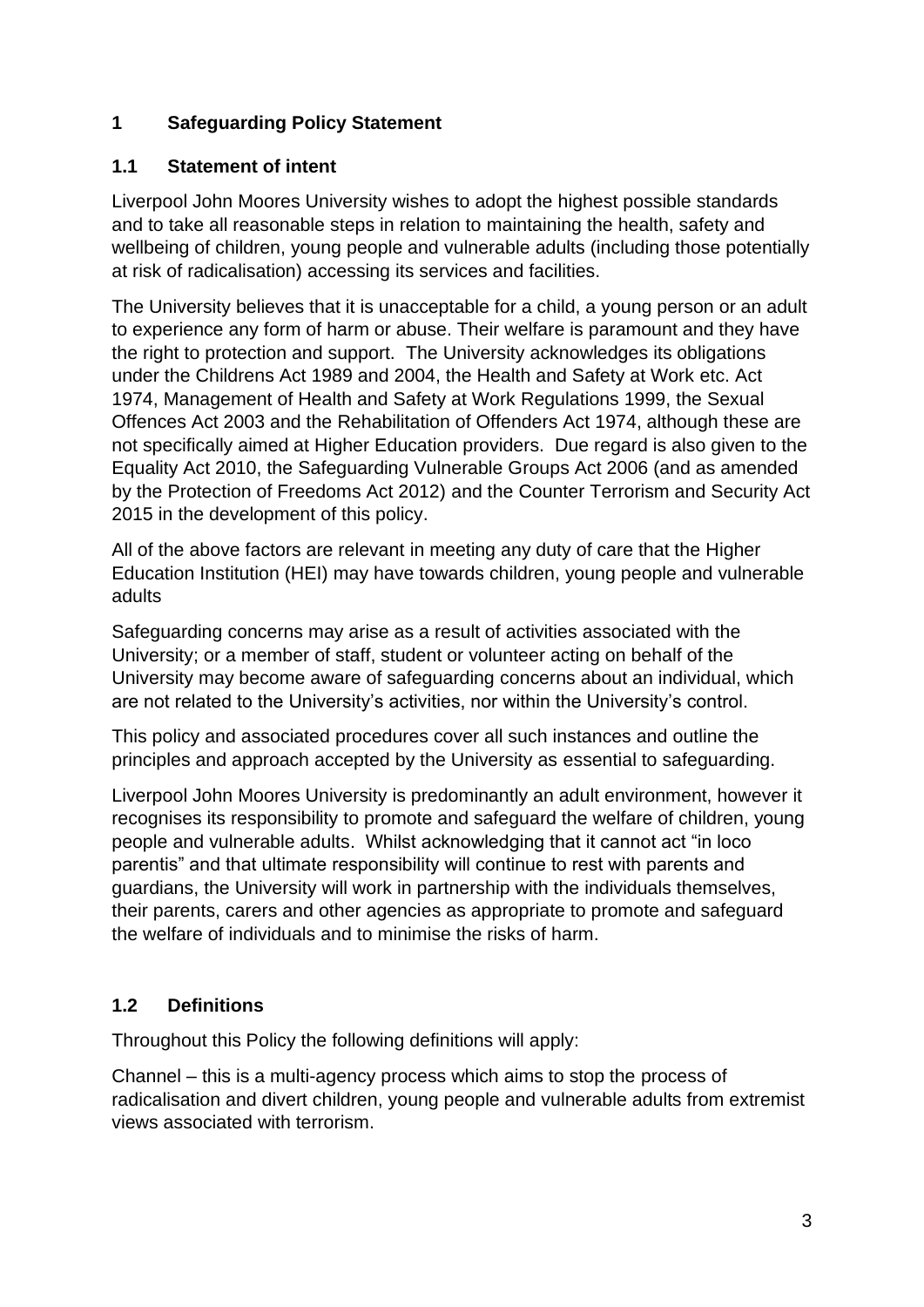Children – people under 16 years of age.

'DBS' means the Disclosure and Barring Service. This statutory body has been created out of the merger of the Criminal Records Bureau and the Independent Safeguarding Authority.

Prevent – part of the government's anti-terrorism strategy. Higher Education has been identified as a sector where young people may be radicalised. This strand of the anti-terrorism strategy aims to prevent young people getting involved in terrorism.

Radicalisation – the process by which an individual comes to support terrorism and forms of extremism leading to terrorism.

Regulated activity – unsupervised activities (i.e. no parent or carer present) with children, and vulnerable adults on a regular basis.

Safeguarding – protecting children, young people and vulnerable adults from maltreatment and harm. Harm could be physical, sexual or psychological. This can include protection from involvement with crime and/or terrorism.

Vulnerable adults – as defined by section 59 of the Safeguarding Vulnerable Groups Act 2006 (amended by the Protection of Freedoms Act 2012) and/or those persons aged over 18 who by reason of mental or other disability, age or illness are (or may be) unable to take care of themselves or are (or may be) unable to protect themselves against significant harm or exploitation.

Young people – people aged 16-17 years of age.

### **1.3 Aims and Objectives**

The aims and objectives of this policy are:

- to highlight the processes in place that form the basis of the University's approach to safeguarding and protecting the wellbeing of children, young people and vulnerable adults who come into contact with, or are brought to the notice of, the University;
- to provide staff, students and volunteers with guidance on procedures they should adopt in the event they suspect a child, young person or vulnerable adult may be experiencing, or be at risk of, harm;
- to set out a series of general guidelines for all staff, students and volunteers at the University who may work with children, young people or vulnerable adults.

Specifically, this policy will:

- $\triangleright$  Describe how the University will safeguard children, young people and vulnerable adults
- $\triangleright$  Apply to all academic and professional service areas
- ➢ Demonstrate knowledge and observance of statutory requirements and good practice guidelines in the pursuit of providing a safe environment for children and those in vulnerable circumstances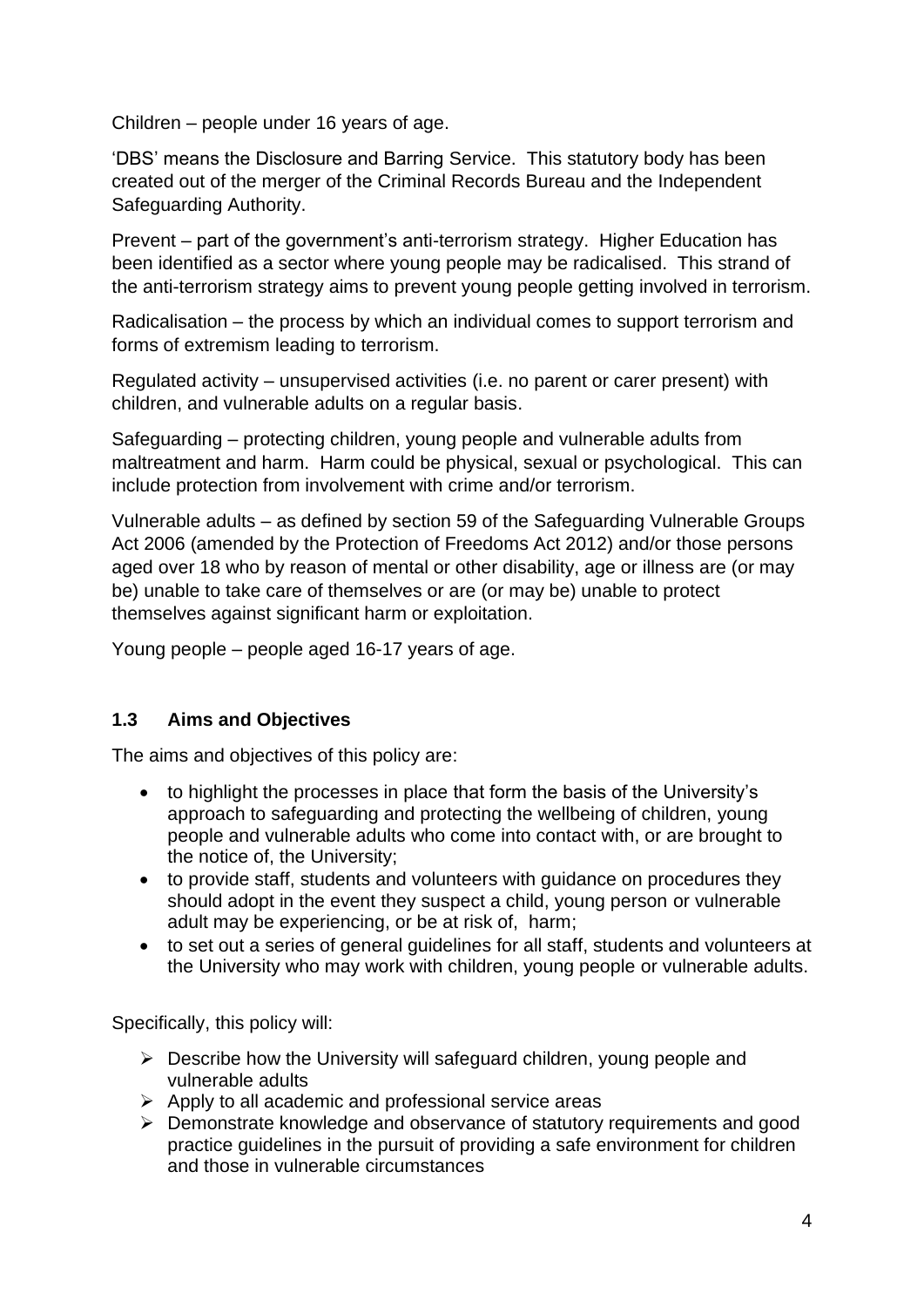- $\triangleright$  Be reviewed and revised as necessary and, as a minimum, on an annual basis
- $\triangleright$  Identify the organisational and management structures for implementing this policy

Where there are concerns about the wellbeing or safety of students or staff members who are not young people or vulnerable adults, other appropriate policies should be used to address these concerns. Relevant policies include but are not limited to:

Disability policy (students) – provision of support Student code of behaviour

Student Disciplinary policy

Fitness to Study policy

Fitness to Practice policy

Staff Grievance policy

Staff Discipline policy

Staff Capability policy

# <span id="page-4-0"></span>**2 Background**

Liverpool John Moores University aims to promote the highest standards in relation to the safety and wellbeing of children, young people and those classified as vulnerable. To this end, the University recognises that it has a responsibility to provide appropriate structures, policies and procedures to help safeguard children and vulnerable adults.

There are currently no UK statutes requiring HEIs to develop a Safeguarding Policy*;* however*,* the University has developed this policy as part of its commitment to providing a safe environment for all who come into contact with the University.

As a major provider of education and training for key professions the University staff, students and volunteers engage with children, young people and those considered vulnerable in 'regulated' activities in a range of different settings and for a range of different purposes. Additionally*,* staff and students come into contact with children, young people and adults in situations which would not be considered to be 'regulated' activities but where the principles of safeguarding need to be observed.

The following list, which is not exhaustive, covers the main areas of activity where staff and students of the University may come into contact with vulnerable groups:

➢ teaching, supervision and support of enrolled students, including young persons (aged between 16 to 18) and those considered vulnerable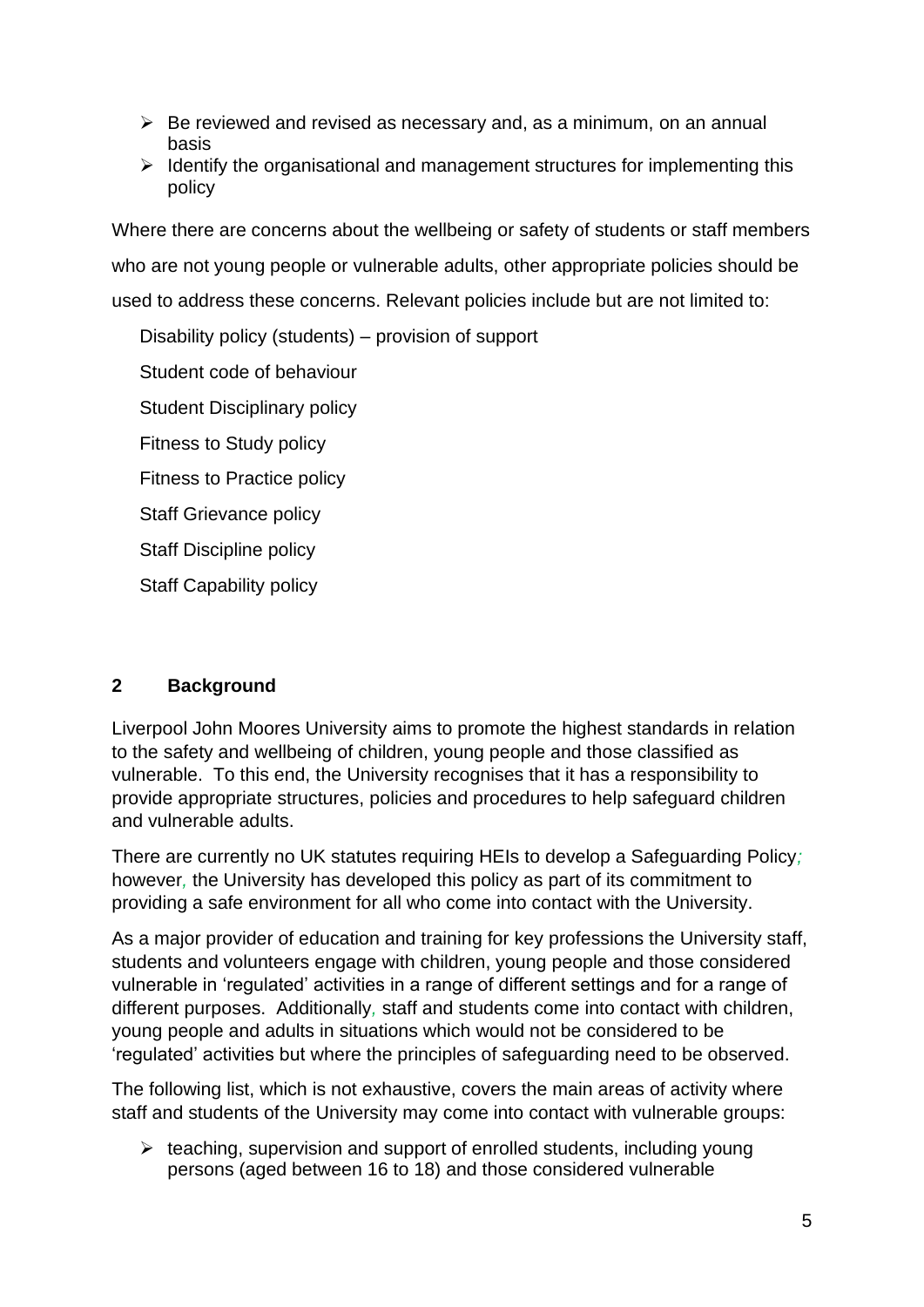- $\triangleright$  accommodating students with partner providers, including young persons (aged between 16 to 18) and those considered vulnerable
- $\triangleright$  employment of under 18's and vulnerable people or the provision of work experience opportunities for school and college pupils;
- ➢ school and college pupils visiting the University on organised day or residential visits;
- ➢ public access to University facilities;
- ➢ students or trainees undertaking work placements or work based learning as part of their prescribed course in a range of subject areas including those within the Faculties of Health, APSS and Science.
- ➢ staff supervision of students or trainees, as noted above
- ➢ staff undertaking outreach activities in schools and colleges
- $\triangleright$  research involving individuals from vulnerable groups;
- ➢ staff and students participating in Volunteering Programmes;
- $\triangleright$  use of on-line and other media sources.

### <span id="page-5-0"></span>**3 Scope**

3.1 This Policy and the accompanying procedures are intended to support the safeguarding of **any** child*,* young person or vulnerable person who is part of, or comes into contact with, the University community.

This Policy and the accompanying procedures concern:

- All staff, students and volunteers of the University
- All legally contracted representatives of the University, where appropriate (e.g. agents, franchise providers, outreach providers)
- All Liverpool John Moores University partnerships
- Visitors to the University, including those contracted to conduct their own business on University premises, where appropriate (e.g. building contractors, service suppliers)
- Those hiring University facilities for the provision of services or activities to individuals or groups which may be classed as vulnerable (e.g. school groups or individuals booking summer schools or undertaking sports programmes).
- 3.2 Staff, students and volunteers of the University who come into contact with children, young people or vulnerable adults in another organisation whilst representing the University must also familiarise themselves with the host organisation's safeguarding procedures.
- 3.3 Any concerns about a child, young person or vulnerable adult should be raised immediately with one of the Designated Safeguarding Contacts or any other senior member of staff, and the **safeguarding concerns reporting form** completed (see Appendix 2).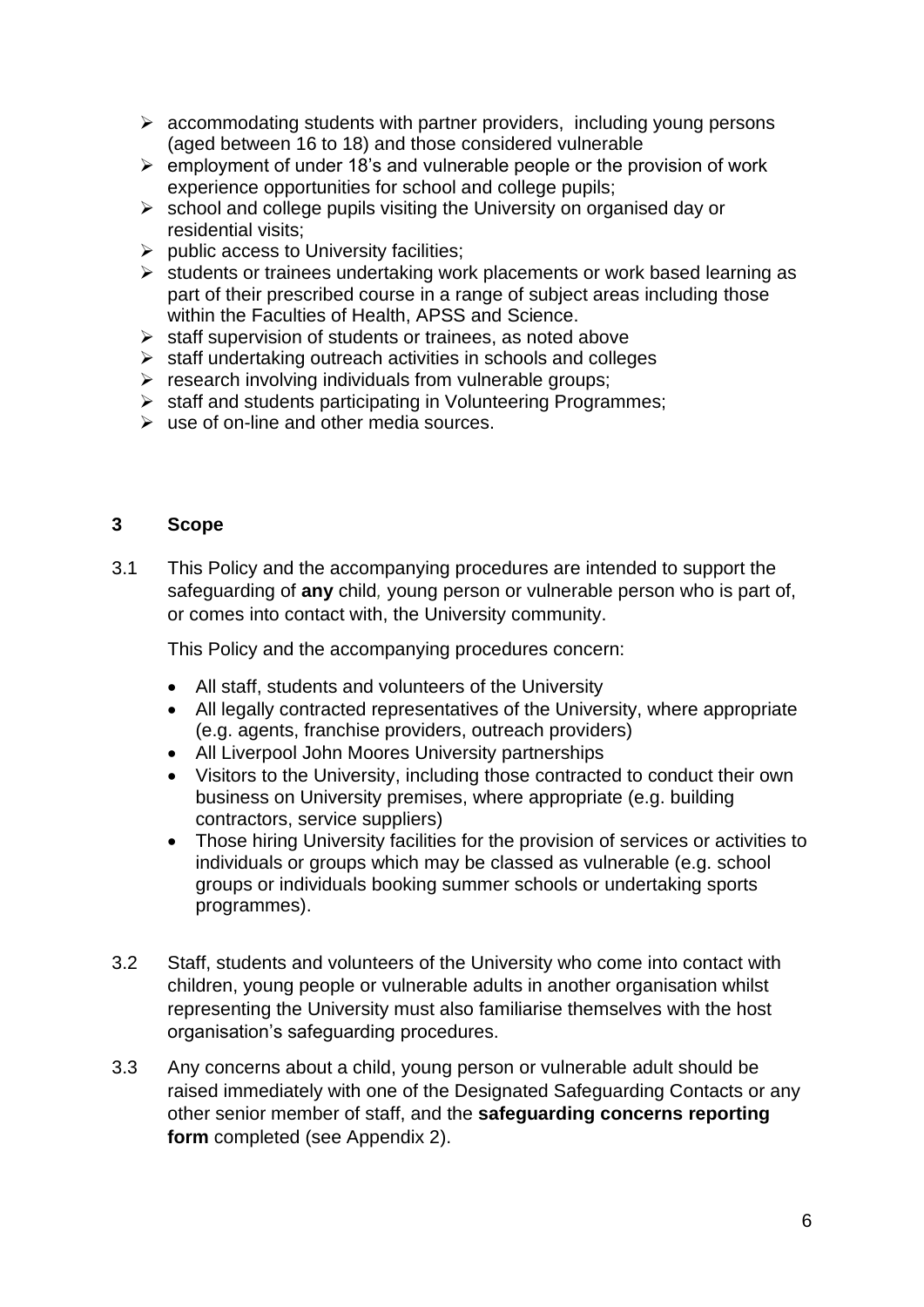- 3.4 Although the safeguarding of children, young people and adults who are involved in research is the responsibility of the Research Ethics Committee in terms of its approval processes, this policy and attendant procedures must be implemented if anyone becomes of aware of safeguarding concerns within the context of research activity.
- 3.5 This Policy provides generic guidance for all members of the University community and for departments. This may be supplemented by additional departmental procedures in areas which have high levels of contact with children, young people or adults at risk.
- 3.6 The University has partnerships with national and international providers. The institution at which the student is studying will have primary responsibility for ensuring their own safeguarding measures are appropriate and in place.
- 3.7 For guidance in relation to the admission of students who are under the age of 18 please refer to section 9 'Students admitted and recruited under the age of 18'.

# <span id="page-6-0"></span>**4 Roles and Responsibilities**

# **4.1 Individual and Collective Responsibilities**

Safeguarding is **everyone's** responsibility. Whilst there are specific lead responsibilities identified within the University, it is vital to state that it is **everyone's** responsibility to safeguard and protect children, young people and vulnerable adults.

# **4.2 Key Role Holders**

Effective safeguarding requires key role holders to understand their responsibilities and ensure they are carried out. Individual role holders with particular responsibilities may delegate the tasks associated with these responsibilities to others, however overall responsibility remains with the role holders. Details of key role holders can be found in Appendix 5.

This structure adopted for Safeguarding aims to follow the line management structure of the University and to make clear where responsibilities lie to enhance safeguarding procedures. This also ensures that trained staff are accessible to anyone who may wish to report concerns or allegations or seek advice on processes and procedures. The rationale for each role and the reporting requirements for monitoring and evaluation purposes are outlined below.

# **4.2.1 The Board of Governors**

The Board of Governors is responsible for ensuring that, as far as is reasonably practicable, the University observes and implements effective safeguarding behaviours and standards.

The Board of Governors will monitor safeguarding performance via receipt of an annual report, which may then be used for external monitoring requirements.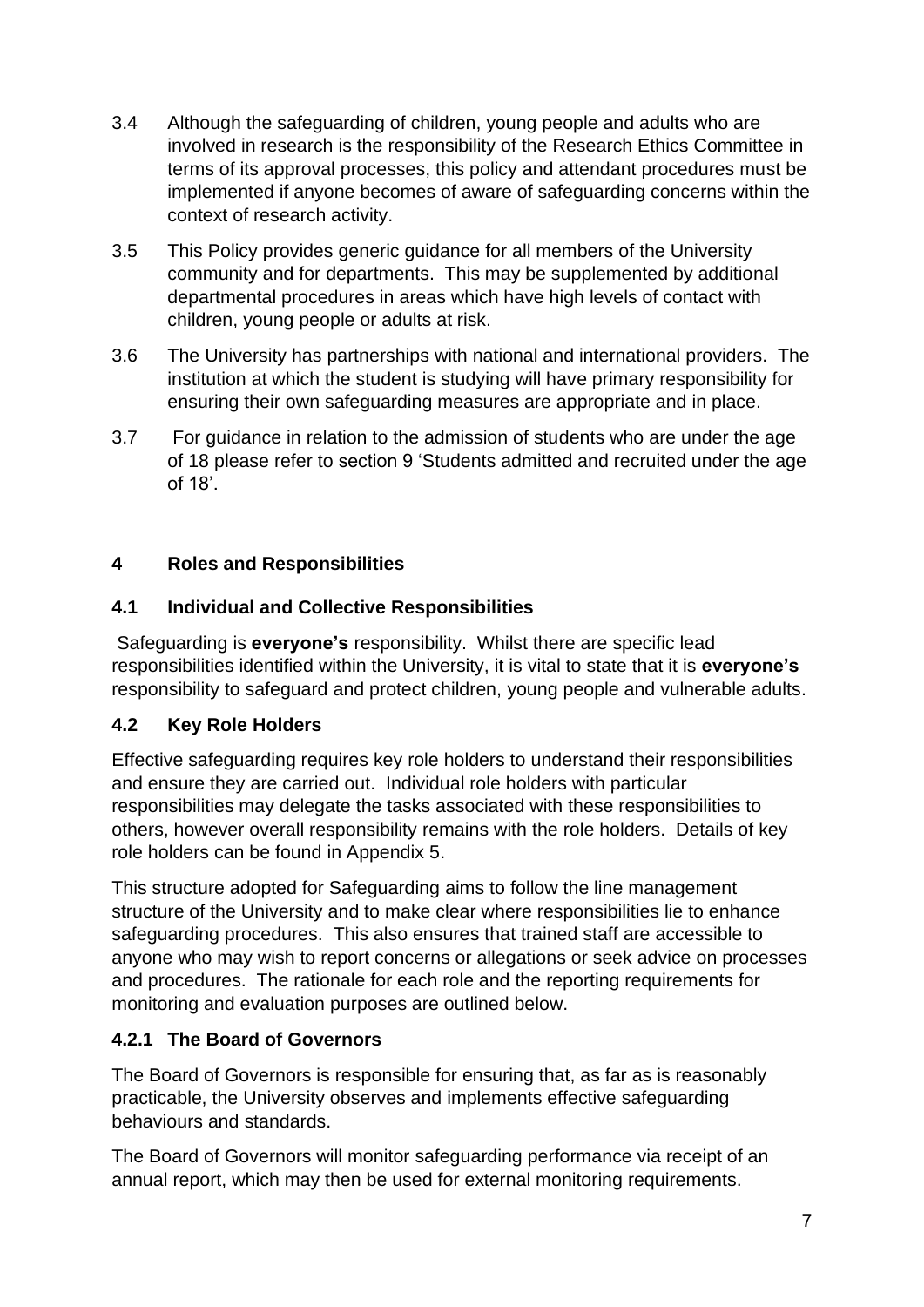The Board of Governors will be advised through the Vice-Chancellor on any relevant safeguarding issues, or in their absence, the University Registrar and Chief Operating Officer.

# **4.2.2 The Vice Chancellor**

The Vice Chancellor, as Chief Executive, will ensure that the University procedures, systems and general activities comply with current legislation and the University Safeguarding Policy.

The Vice Chancellor will ensure that activity in this area is monitored and responded to proactively via ongoing reporting and receipt of minutes of the annual safeguarding working group meeting.

The Vice Chancellor will ensure that effective consultation with staff and students on matters relating to safeguarding takes place.

The Vice Chancellor will delegate to members of the Executive Leadership team (ELT) such duties as are considered appropriate to assist in the discharge of his/her responsibilities. Assurance of such activity will be sought during the appraisal process.

# **4.2.3 Members of the Executive Leadership Team (ELT)**

ELT members have a duty to manage the activities for which they have responsibility in accordance with the Safeguarding policy.

Each member of ELT will ensure that sufficient resources are available to support safeguarding activities within their area of responsibility.

Each member of ELT will be responsible for ensuring that arrangements for safeguarding are appropriate and adequate. This will include releasing staff for appropriate updating and training.

Members of ELT will develop and maintain written published Policies for those areas or activities where the University Safeguarding policy does not address the risks within their area of responsibility. These policies will sit below the institutional Safeguarding policy.

The ELT member will nominate a suitable person or persons as Faculty/Department Designated Safeguarding Officer to assist with coordinating safeguarding within their area of activities.

Assurance that the responsibilities detailed in 4.2.4 below are being discharged will be sought in appraisal meetings.

# **4.2.4 All Directors/Heads of Schools and Professional services**

Directors/Heads of Schools and Professional services are responsible for:

- 1. Ensuring appropriate risk assessments are undertaken for relevant activities within their department;
- 2. Ensuring appropriate DBS checks are undertaken for relevant staff/students/ volunteers within their department;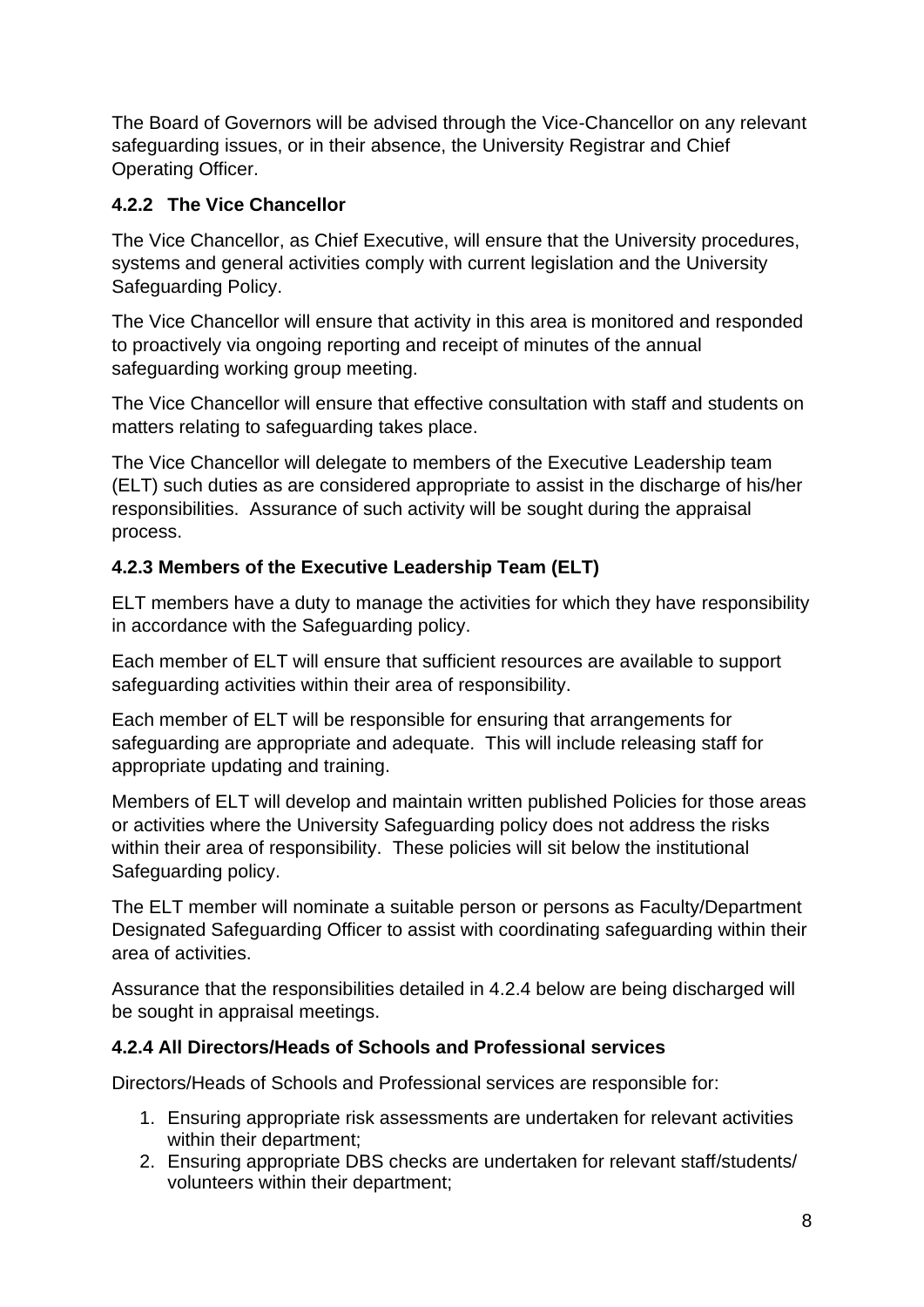- 3. Ensuring staff understand the implications of recruiting under 18 staff and students;
- 4. Monitoring the welfare of staff and students in the department who are under the age of 18;
- 5. Ensuring students or trainees in the respective Faculties, Departments or Programmes who are placed in 'regulated' activities receive the appropriate training through the curriculum.
- 6. Ensuring any safeguarding concerns are reported promptly to a Designated Safeguarding Officer and/or the Safeguarding Lead.

In addition, the following specific roles will also be required

**i) The Director of Student Recruitment and Admissions** is responsible for

Advising on the admission and support of students who are aged under 18 (in conjunction with the Director of Student Advice and Wellbeing Services).

### **ii) Director of Student Advice and Wellbeing Services**

In addition to the roles of Safeguarding Lead and Designated Safeguarding Officer, the Director of Student Advice and Wellbeing Services is responsible for:

- 1. Advising on the admission and support of students under the age of 18 (in conjunction with the Director of Student Recruitment and Admissions);
- 2. Monitoring the welfare of admitted students under the age of 18 (in conjunction with the relevant Director of School/Head of Department).
- 3. Ensuring appropriate mechanisms are in place to support students who may be deemed to be vulnerable within the context of this policy.

### **iii) Executive Director of Human Resources** is responsible for:

- 1. Advising on the employment and wellbeing of staff who are aged under 18, including those on work experience schemes;
- 2. Providing guidance as to whether or not individuals who are employed/volunteer in any capacity should be subject to a DBS check (in conjunction with the University Secretary).

### **iv) Head, Safety, Health and Environment** is responsible for:

- 1 Ensuring that all relevant Health and Safety Codes of Practice are consistent with this policy and associated processes, specifically SCP 36 Children on University Premises and SCP18 Risk Assessment*.*
- 2 Advising on the process of undertaking risk assessments, in conjunction with the Safeguarding Coordinator.
- 3 Ensuring the provision of risk assessment training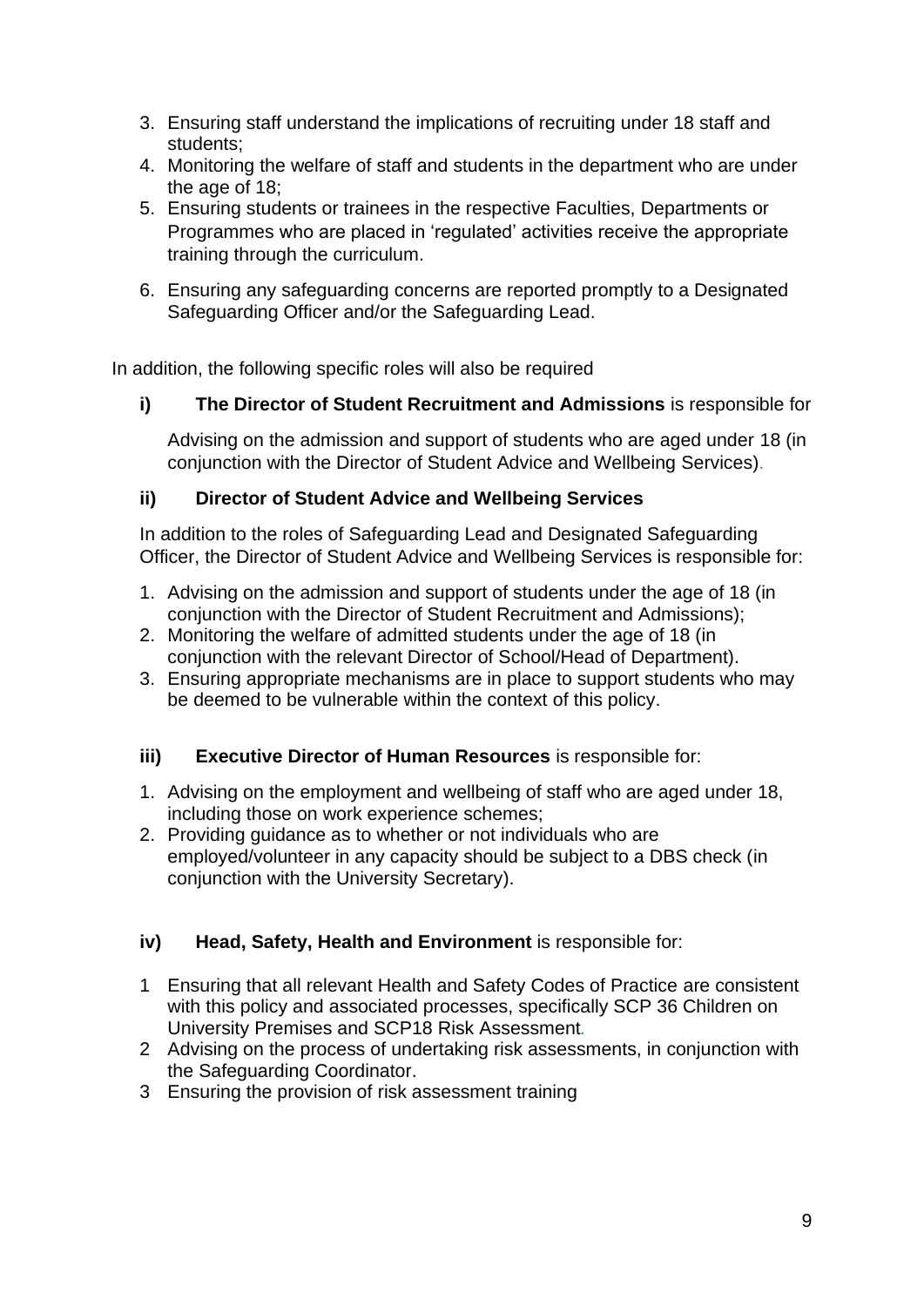## **4.2.5 Managers and Supervisors (including Programme Leaders and Module Leaders)**

- 1 Managers and supervisors are responsible for ensuring safeguarding concerns are addressed and referred appropriately within their areas of control and responsibility.
- 2 This responsibility may be delegated to others with day to day contact with individuals. However, they remain ultimately responsible for safeguarding issues within their area of control.

# **4.2.6 All staff**

All staff (including non-contracted staff) have a responsibility for the safeguarding of individuals within their area of work. Staff are required to undertake available and appropriate training and updating, and ensure any information relating to a potential safeguarding issue is reported to their line manager and/or a Designated Safeguarding Contact, in a timely fashion.

# **4.2.7 All staff and students**

All staff and students who intend to or are in a position of working with children, young people or vulnerable adults are responsible for:

- 1. ensuring they understand the implications of this policy before commencing any programme, placement, event, visit or activity;
- 2. reporting any safeguarding concerns that arise to their Head of Department and/or one of the Designated Safeguarding Contact.

# **4.2.8 Other specific staff**

Within each Service, Faculty or Department there are likely to be a number of other staff (for example Faculty Placement Officers) who in the course of their general duties are likely to be informed of specific incidents or concerns in relation to staff or students. As appropriate, the Designated Safeguarding Contact will identify these other staff for which appropriate training will be provided.

# **4.3 Specific Safeguarding Contacts**

Identified Safeguarding contacts are detailed in Appendix 5 and provide detail to accompany the structural diagram below.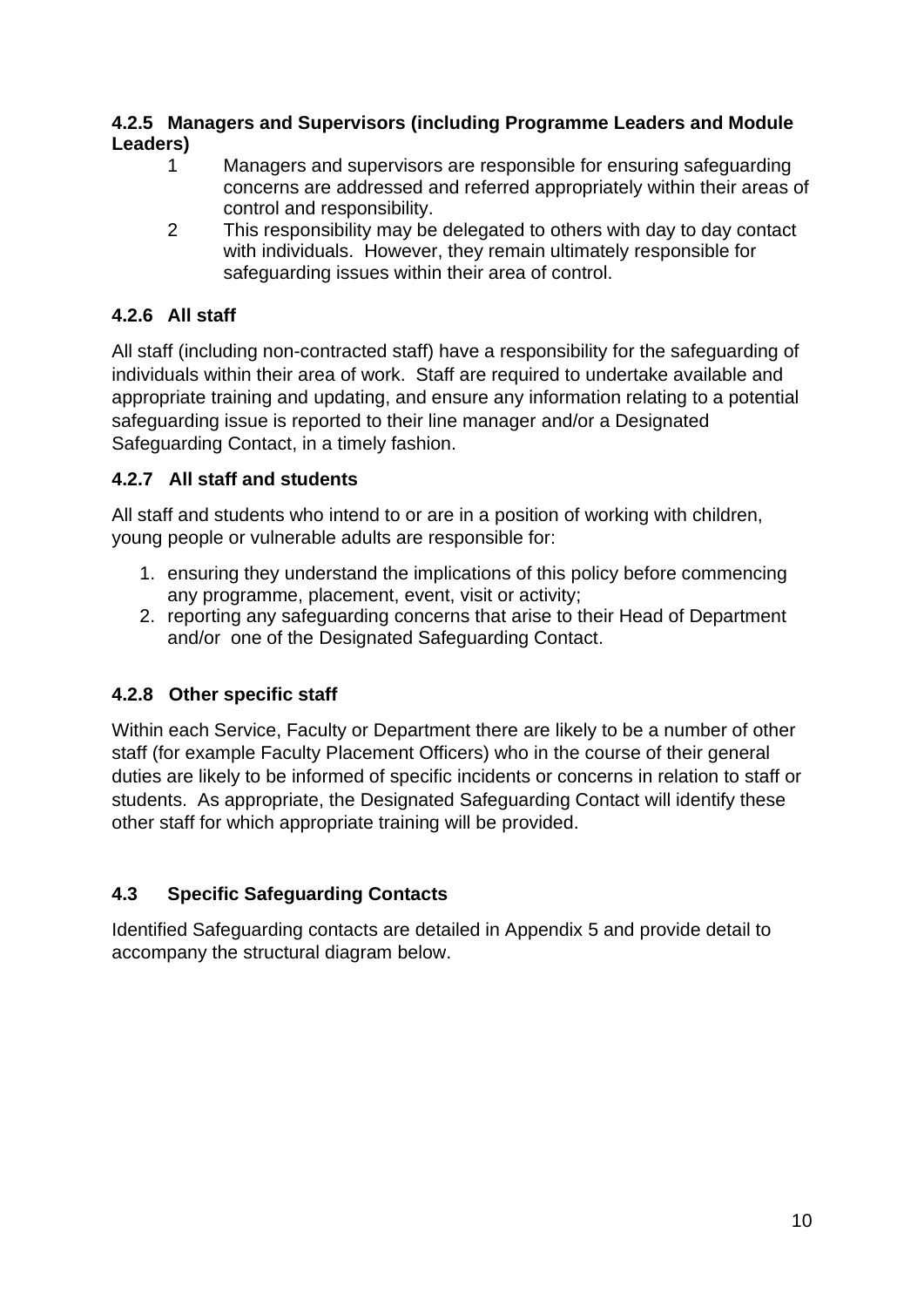

# **4.3.1 Safeguarding Officer (Strategic)**

The Safeguarding Officer (Strategic) will be a senior manager of the University, able to be accountable for the institution's safeguarding policy and procedures.

Specifically the Safeguarding Officer (Strategic) is responsible for:

- Ensuring compliance in this area
- Having oversight and management of Safeguarding policies
- Implementing and promoting this policy
- Ensuring this policy is easily accessible to staff and students
- Ensuring an appropriate staff and committee structure is in place to fulfil Safeguarding responsibilities, including at the most senior level
- Ensuring that this policy is monitored and reviewed in accordance with changes in legislation and guidance on the protection of vulnerable individuals.
- Ensuring monitoring and evaluation systems are in place and produce an annual report
- Ensuring procedures are in place for managing: allegations against students and staff; information sharing and safe recruitment practices (staff and students)
- Supporting the Safeguarding Lead and the network of Designated Safeguarding Contacts
- Chairing the Safeguarding Working Group and have responsibility for the production of an annual report.

# **4.3.2 Safeguarding Lead**

The Safeguarding Lead will take responsibility for organising the network of Designated Safeguarding Contacts and their training. This role holder will also be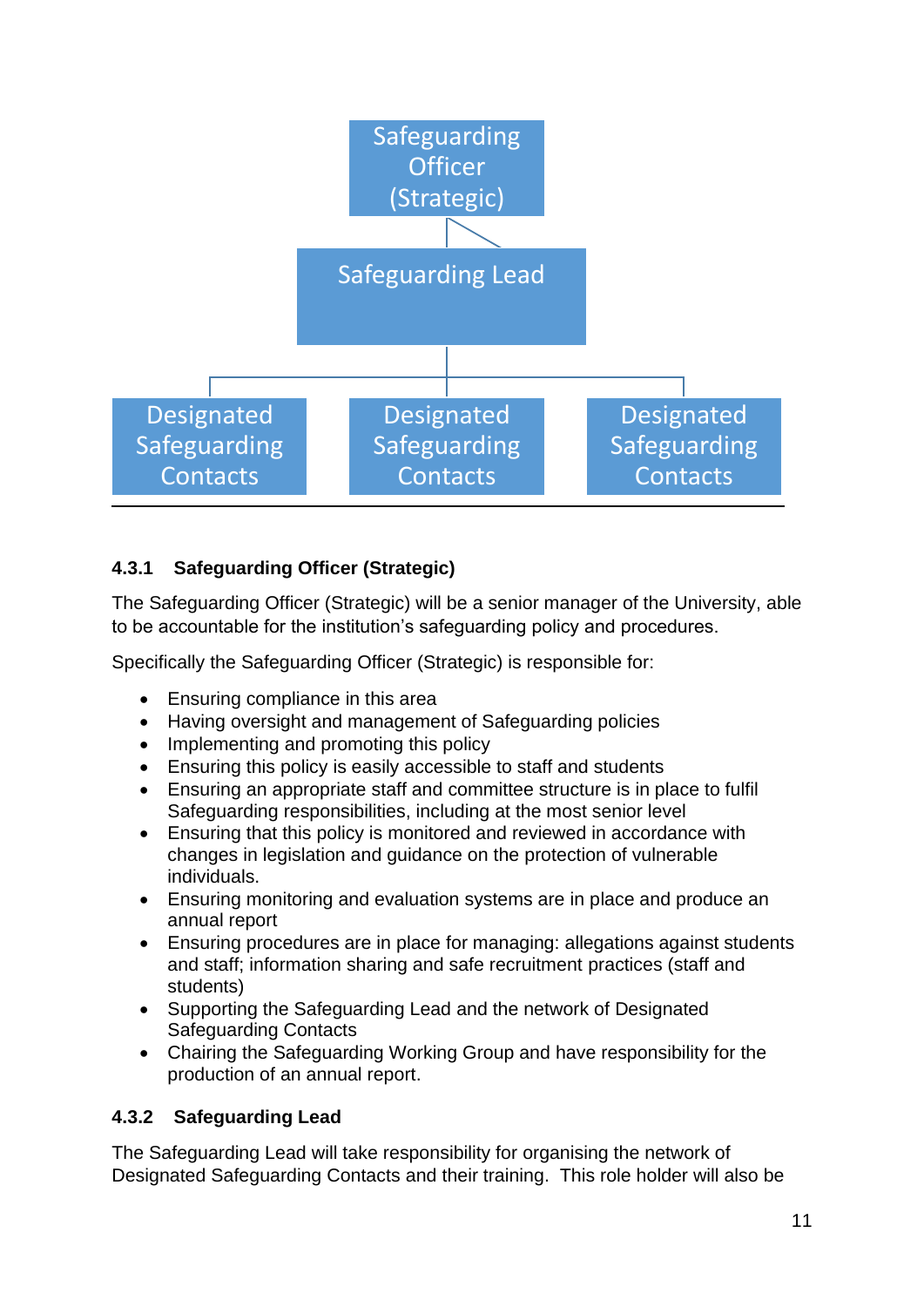responsible for co-ordinating the monitoring of this policy and its procedures and for drafting the annual report. Holding a senior management role is not a prerequisite for this role, nor is it essential that the role holder is a Designated Safeguarding Officer.

Specifically the Safeguarding Lead will:

- Ensure the security of records concerning Safeguarding and confidentiality;
- Develop University-wide policy, procedures, practice and guidance for Safeguarding that are compliant with the most recent legislation, government and/or professional body guidelines and local Safeguarding Children Board procedures;
- Create links with local Social Services Departments, Children's Services Teams, Safeguarding Children Boards and local Police;
- Liaise with Corporate Communications in respect of any press enquiries about Safeguarding
- Create and maintain a communication network for Designated Safeguarding Contacts;
- Oversee the organisational requirements for the training of the Designated Safeguarding Contacts;
- Oversee the monitoring and review systems, including preparation of the first draft of the annual report. All personal data will be processed in accordance with the requirements of the General Data Protection Regulation;

# **4.3.3 Designated Safeguarding Contacts (DSCs)**

These role holders will be a point of contact at Service, Faculty, or Departmental level. They will assist the ELT member, Director/Head of School/Service or Department in ensuring that policies and procedures for staff, students and volunteers within their respective areas are available and appropriately reflect the requirements of safeguarding. They will provide expertise where appropriate on relevant professional body requirements. They will act as a point of contact for any individual who may wish to seek advice on policy and procedure, discuss a safeguarding concern or make an allegation. The number of Designated Safeguarding Contacts will be determined through discussion with Services and Faculties to meet the needs of individual areas and to provide particular expertise (for example knowledge of professional body requirements and procedures).

Specifically Designated Safeguarding Contacts will:

- Provide support, advice and guidance to staff and students about this policy;
- Refer cases of suspected abuse or allegations to the Safeguarding Lead
- Undertake on-going training as appropriate to the role;
- Attend Safeguarding Working Group meetings;
- Provide expertise on relevant Professional Body requirements in respect of Safeguarding and ensure these are integrated in to the local (and institutional) policies, procedures and practice as appropriate;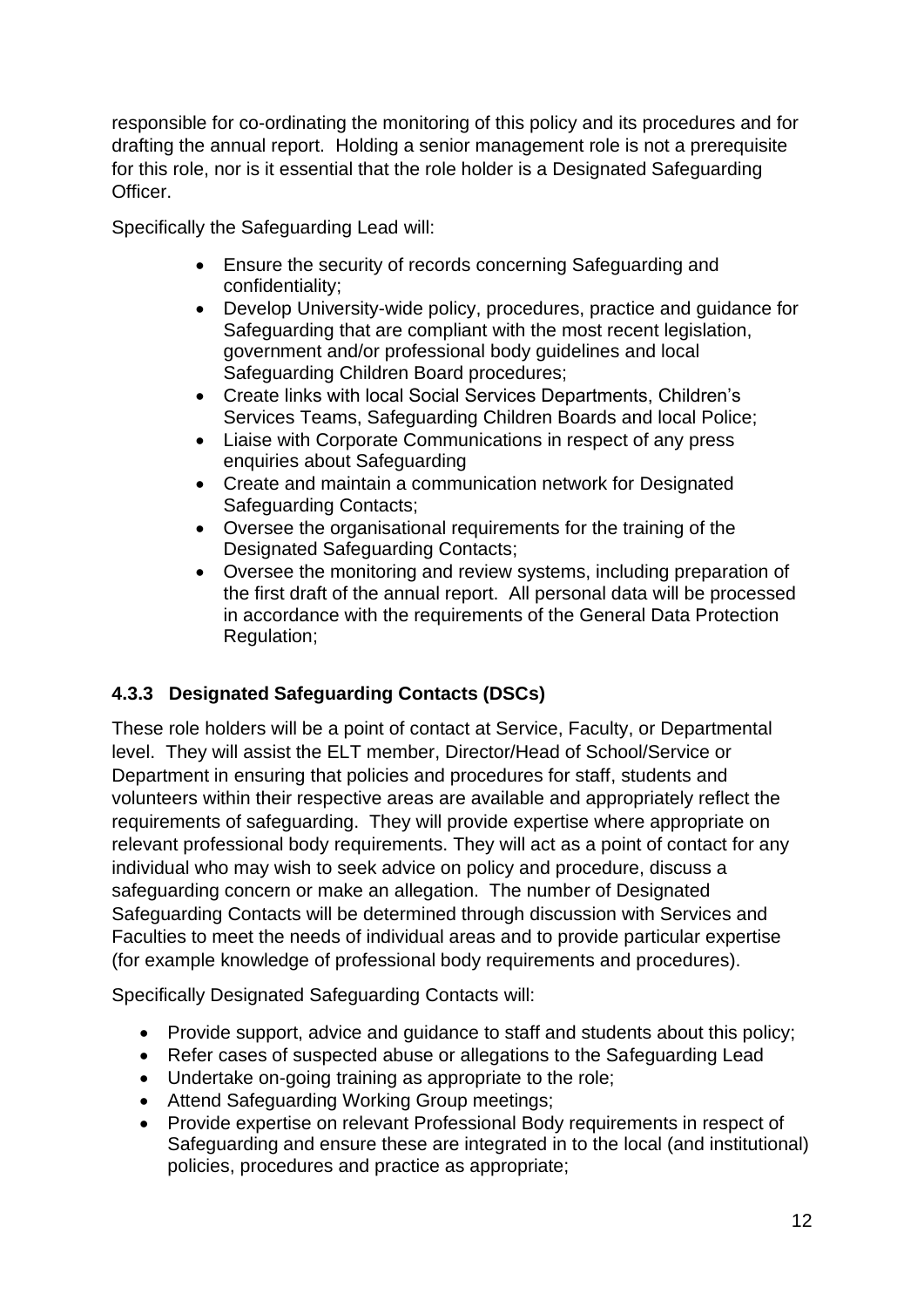• Ensure that placement providers are informed of the University policy and practice in respect of Safeguarding.

# **4.4 Coordination of provision**

The Designated Safeguarding Contacts will normally meet as a group at least once per year. This may be for specific training, sharing of good practice or issues and to consider the annual monitoring report. Other staff with relevant expertise or specific interest in safeguarding may be invited to join the Safeguarding Group from time to time.

Where recommendations are made for changes to the Policy and/or Procedures that impact on staff or students the appropriate committees will receive these recommendations.

# <span id="page-12-0"></span>**5 Assessment and Management of Risks**

- 5.1 It is the duty of the person who is supervising the activity to complete a risk assessment before any **new** activity is embarked upon that involves any form of contact with children, young people or vulnerable adults, or before admitting or employing any individual under 18 years of age.
- 5.2 All those involved in the undertaking of risk assessments should be aware that the assessment is not only a way to ameliorate, mitigate or remove any potential risks but may also be a prompt to consider alternative working practices. Risk assessments should encompass all aspects of health and safety as well as transport and safe meeting and collection of children and young people.
- 5.3 If an activity is undertaken in conjunction with another organisation, there must be a written agreement as to whose responsibility it is to undertake the risk assessment, and effect the control measures identified, and both parties should have copies.
- 5.4 It is essential that the control measures that are identified during the risk assessment are communicated effectively to those persons tasked with their implementation, and that the actual implementation of the control measures is taking place.
- 5.5 All staff and students that intend or may be tasked with working with children, young people or the vulnerable should ensure that they understand the implications of this policy before commencing any activity.

Detailed information on carrying out an appropriate risk assessment can be obtained from the Health and Safety team.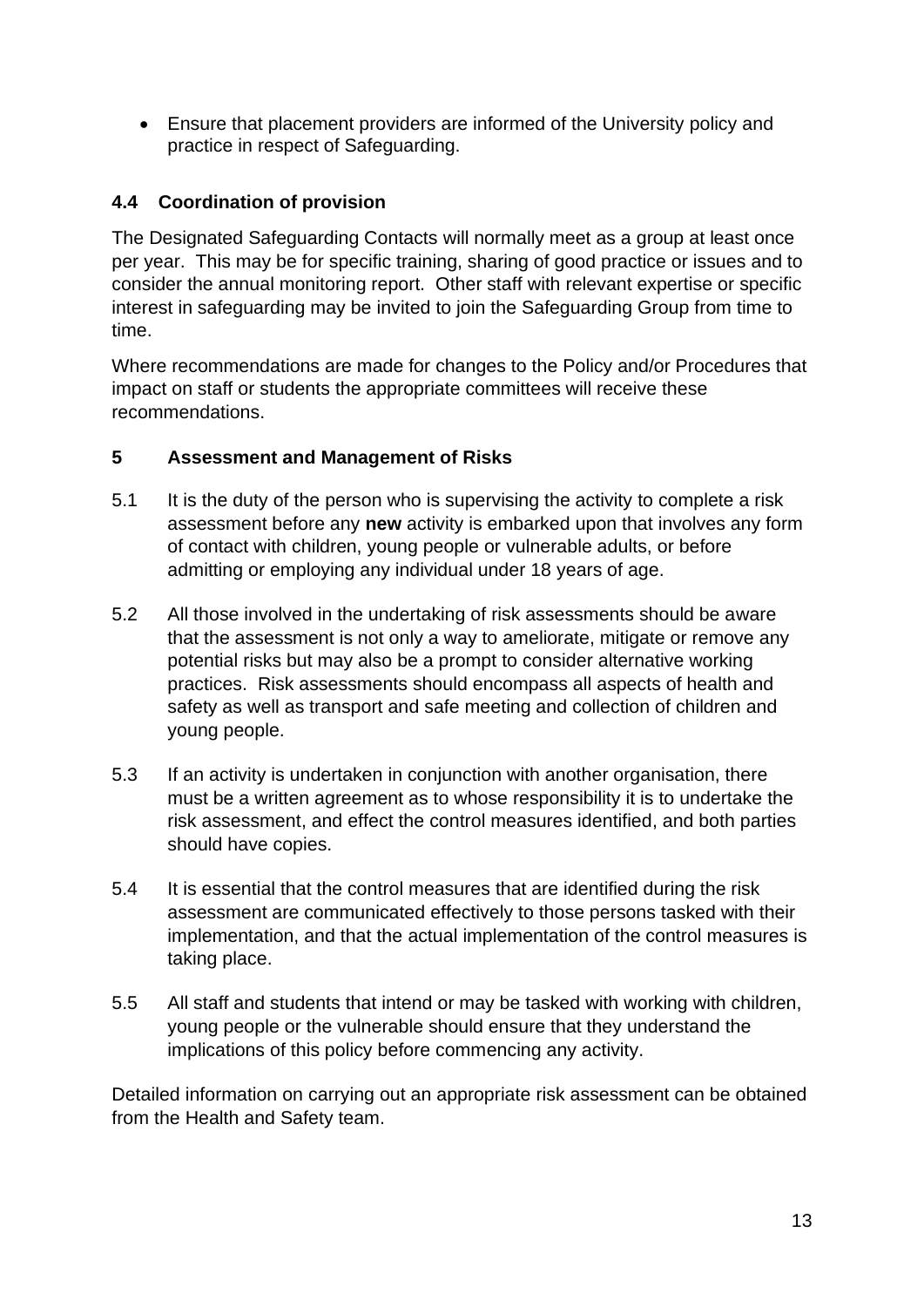### <span id="page-13-0"></span>**6 Checking of staff and students**

- 6.1 The University will take all appropriate steps to ensure that unsuitable people are prevented from working with children and vulnerable adults.
- 6.2 Where it has been identified that staff or students are likely to have regular contact with children, young people or vulnerable adults, rigorous checks into their eligibility will be required. Such processes are detailed within the University's Recruitment Policy (further details available from HR).
- 6.3 All staff who work, or will be working, in Regulated Activity with vulnerable groups as part of their day to day duties will require an appropriate level of DBS check which must be in place prior to starting the role. The requirement for a DBS check should be identified at recruitment stage and detailed in the job description/person specification. The university must ensure that it is legally entitled to request a standard or enhanced DBS check and guidance on whether a role is eligible can be provided by HR Business Partners or by using the online tool [https://www.gov.uk/find-out-dbs-check.](https://www.gov.uk/find-out-dbs-check)

A DBS certificate has no official expiry date, but it is recommended that these should be rechecked after a period of three years. Advice on the process for obtaining DBS checks can be provided by the HR Department.

6.3 In addition to the University Recruitment policy, Faculty policies for DBS checking are in place for those areas with responsibility for activities involving large numbers of children, young people and/or vulnerable adults.

### <span id="page-13-1"></span>**7 Organising activities for Children and Young People**

- 7.1 The University encourages activities which engage children and young people as part of its commitment to Widening Participation. It is intended that this policy supports these activities and offers assurances to staff, students, volunteers and visitors that through appropriate implementation, the University seeks to safeguard and protect children, young people and vulnerable adults and to keep them safe from harm when in contact with University students and staff (whether acting in a paid or unpaid capacity).
- 7.2 All staff and/or students who intend to, or maybe put in a position of, working with children, young people or vulnerable adults should ensure that they understand this policy and its implications prior to commencing any programme, event, visit or other activity.
- 7.3 It is the responsibility of the relevant Director/Head of School or Professional service to ensure that an appropriate risk assessment is completed before any such activity is undertaken.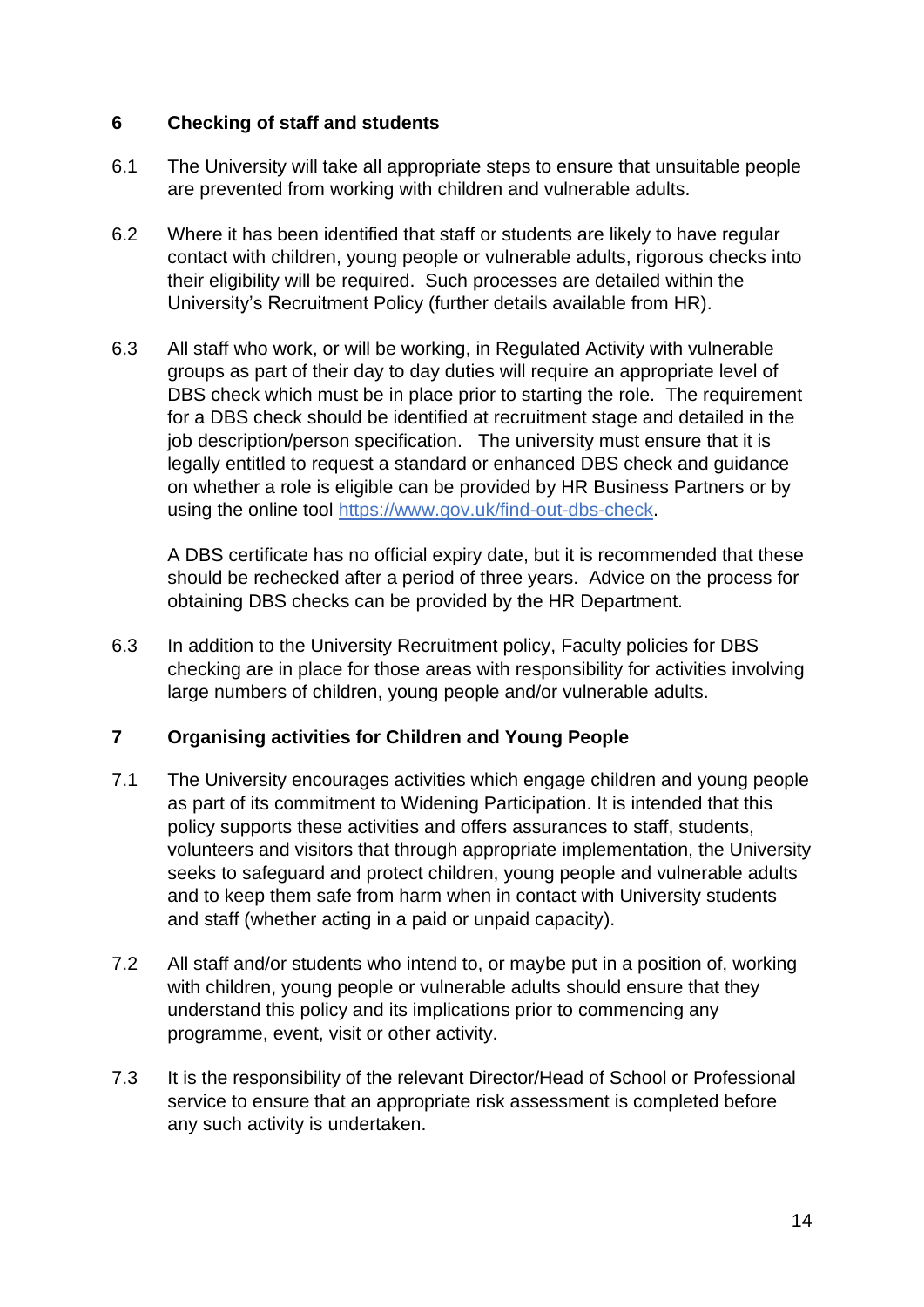- 7.4 All those involved in the risk assessment process should understand that the risk assessment is not only a way to mitigate or remove any potential risks but may also be a prompt to consider alternative working practices.
- 7.5 Risk assessments will consider all aspects of health and safety (fire, security etc.) as well as practical arrangements such as transport. Further guidance is available from the Safeguarding Lead and/or the Health and Safety team.
- 7.6 If an activity is a joint event, then written confirmation will be required as to the responsible partner for completion of the risk assessment.
- 7.7 Reference should also be made to the Guidelines in Appendix 1

### <span id="page-14-0"></span>**8 Work Experience, Apprenticeships and Employment**

#### **Young persons**

The University must ensure that young people it employs, provides work experience or Apprenticeships for, are protected at work from any risks to their health or safety which are a consequence of their lack of experience, or absence of awareness of existing or potential risks or the fact that young persons have not yet fully matured. "Young person" is defined in the Management of Health and Safety at Work Regulations 1999 as being any person who has not attained the age of eighteen.

Therefore, the University is prohibited from employing a young person for work:

- which is beyond his/her level of responsibility
- involving harmful exposure to agents which are toxic or carcinogenic, cause heritable genetic damage or harm to the unborn child or which in any other way chronically affect human health
- involving harmful exposure to radiation
- involving the risk of accidents which it may reasonably be assumed cannot be recognised or avoided by young persons, owing to their insufficient attention to safety or lack of experience or training; or
- in which there is a risk to health from extreme cold or heat, noise or vibration

In determining whether work will involve the harm or risks mentioned above, regard shall be given to the results of the assessments already in place. See 8.1 below.

However, nothing contained in the points above should prevent the employment of a young person who is no longer a child (defined as being not over compulsory school age) for work:

- where it is necessary for his/her training
- where the young person will be supervised by a competent person; and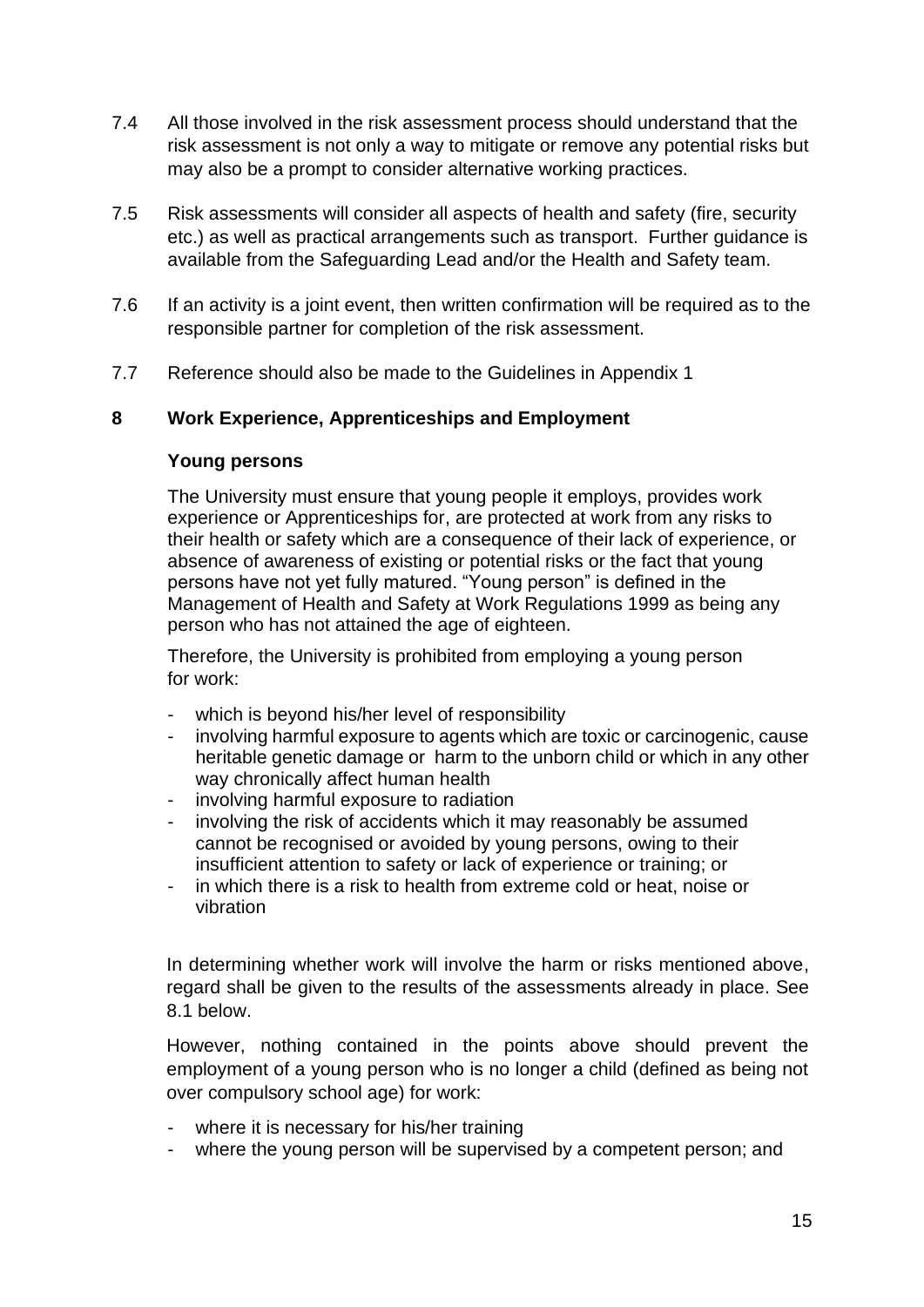where any risk will be reduced to the lowest level that is reasonably practicable

### **No child (young worker under the compulsory school age) can be employed to do this work at the University.**

- 8.1 Young people employed by the University, including Apprenticeships, and children and young people engaged in work experience at the University must have an individual risk assessment completed which details any risks associated and the steps taken to mitigate such risks. Human Resources and the Health, Safety and Environment team can provide further information and guidance.
- 8.2 It is the responsibility of Directors/Heads of Schools/Departments to ensure that a risk assessment is completed before offering work experience and apprenticeship or before employing an individual under the age of 18.
- 8.3 Unitemps, the University's temporary staffing agency, has in place appropriate health and safety policy and procedures to protect the interests of children and young people when engaging in paid employment. Any concerns raised with or by Unitemps would be considered under the policy and procedure within this document.
- 8.4 Reference should be made to the Guidelines in Appendix 1
- 8.5 Safeguarding apprentices is also covered by the Ofsted inspection framework ([Inspecting safeguarding in early years, education and skills -](https://www.gov.uk/government/publications/inspecting-safeguarding-in-early-years-education-and-skills/inspecting-safeguarding-in-early-years-education-and-skills) GOV.UK (www.gov.uk)) and all principles contained within the framework have been taken into account in the revision of this policy. A mapping document is available from the Safeguarding Lead/Director of Student Advice and Wellbeing if useful/required.

### <span id="page-15-0"></span>**9 Students admitted and recruited under the age of 18**

9.1 Each year the University considers a small number of applications for admission to programmes from those who will not reach the age of 18 at the time of enrolment. This will include applications from international students. All applications from students who will still be under the age of 18 as enrolled students of the University will be dealt with on an individual basis, taking into account the academic and social developmental needs of the individual and any legislative issues.

The University's normal academic entry requirements for those in the full time compulsory education sectors are such that the normal age of entry would be 18, and 17.5 for some nursing courses. The Recruitment and Admissions policy details procedures around the admission.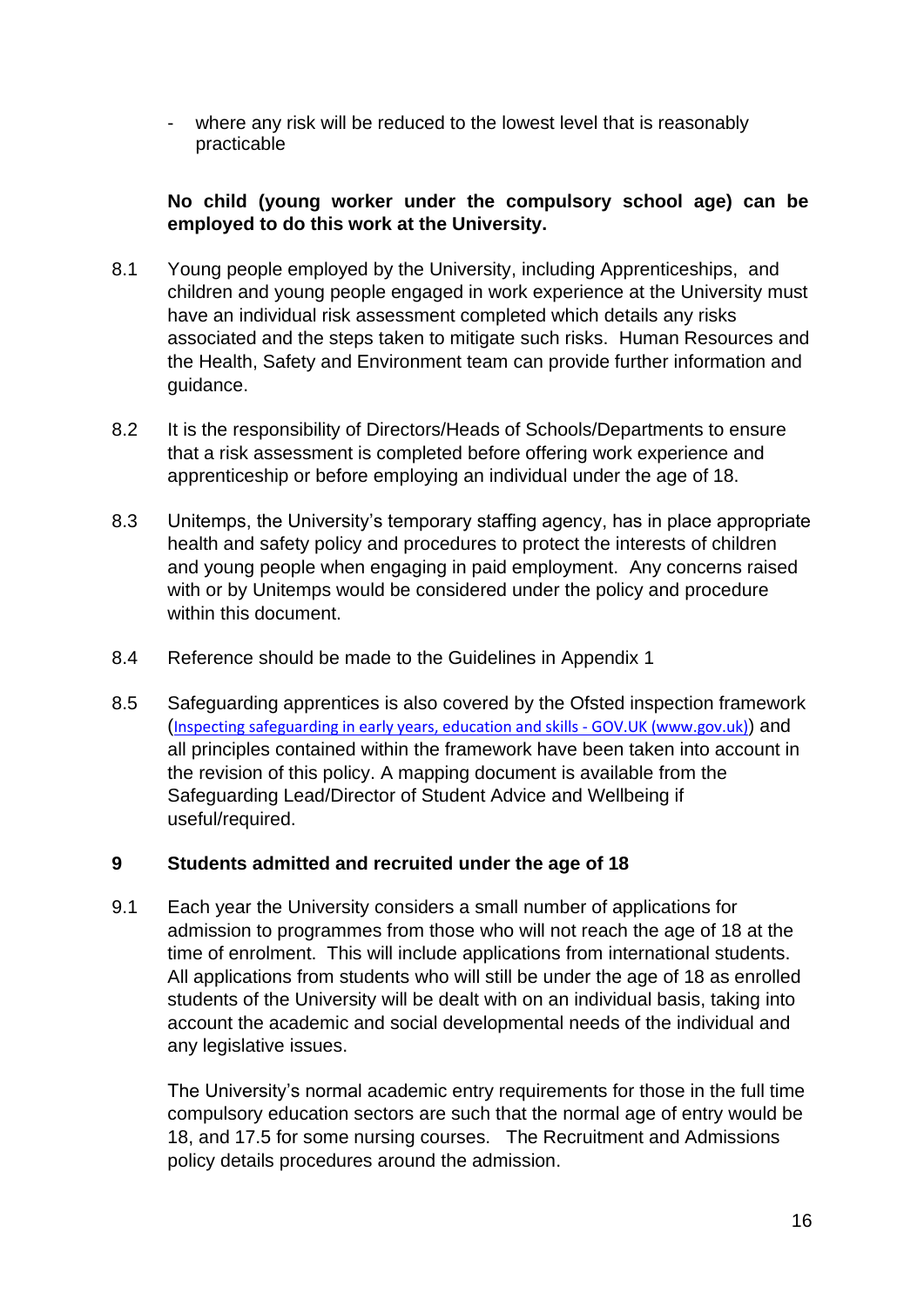Whilst not focused on LJMU students, the work of the Student Recruitment and Outreach team is part of the LJMU offer and has been reviewed in light of the COVID19 pandemic and the move to online activity. Detailed guidance for outreach activities is contained in appendix 6 of this document.

9.2 Parental Responsibilities

The University is not able to take on the usual rights, responsibilities and authority that parents have in relation to a child, and it will not act in *loco parentis* in relation to students who are under 18 years of age.

#### 9.3 Contracts

A person aged 16 or 17 has the status to enter into necessary contracts for education and accommodation but until their  $18<sup>th</sup>$  birthday will not be legally competent to enter into all legal contracts. In circumstances where a person must be 18 or over to be legally competent to enter into a contract, the University requires a student's parents to honour all obligations (under any contracts with the University) that the student enters into prior to his or her 18<sup>th</sup> birthday.

#### 9.4 Student Accommodation

It should be recognised that accommodation offered by and through the University is intended for the use of adults and that special arrangements cannot be made for students who are under the age of 18 years.

#### 9.5 Field trips

Many courses at the University have compulsory or optional field trips, excursions or other periods of study away from the University. Where an event of this nature will involve an individual under the age of 18 years, a risk assessment will be carried out (see section 5 Assessment and Management of Risk). The University is unable to take any additional responsibility for a student who is under 18 years of age in relation to such activities.

#### 9.6 Placements

Students undertaking a work placement, for which provision is detailed within the Placement Learning Code of Practice, should ensure appropriate disclosure of age on the risk assessment form (appendix 3 of the Placement Learning Code of Practice).

#### 9.7 Holding Office

Students who are under 18 years of age are not allowed to hold office, for example, they may not be a secretary or treasurer to a sports club or other student society.

#### 9.8 Relationships with staff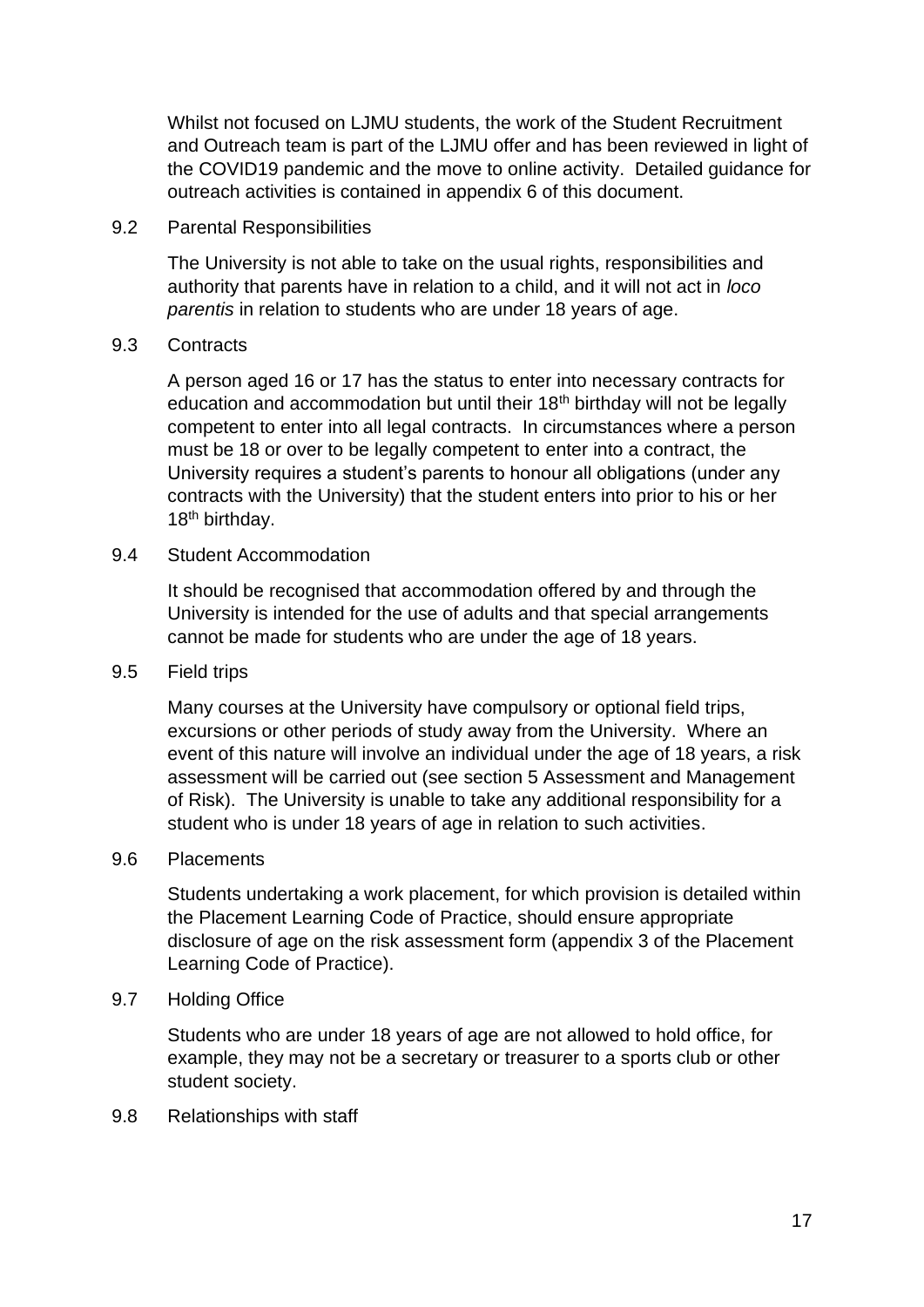Under the Sexual Offences (Amendment) Act 2000, it is a criminal offence for any person in a position of trust (which may include members of University staff) to engage in sexual activity with someone who is under 18 years of age.

#### 9.9 Parental Involvement

It is the University's usual policy to deal only with enrolled students (with whom it has the contractual agreement) and not with parents. This approach will also apply to students under the age of 18 years.

#### 9.10 Emergency contact

Students aged under 18 years can have their refusal to receive medical treatment overridden by parents and therefore emergency contact details must be provided by students prior to their arrival at the University. However, please note that a child from the age of 16 is entitled to consent to medical treatment and that such consent cannot be overruled by parents.

#### 9.11 International Students

Liverpool John Moores University is an adult environment and our students are normally 18 or above at the time they start their course. The University will admit students who are under the age of 18 years. In most cases this will be a very temporary situation, as the student will be approaching their eighteenth birthday and must have turned 18 one month following enrolment.

The University treats all its students, regardless of age on entry, as independent, mature individuals. However, under 18s living in England are considered by law to be children, which means the University has additional responsibilities towards students it admits who are under the age of 18 prior to the start of their course until the date at which they turn 18, even if this period is brief. Students who are under 18 should be aware that they are applying to study in an adult environment and there may be a small number of limitations for them at the University while they are under 18.

Immigration regulations require an English speaking UK Guardian to be nominated if the parent/guardian of a student under the age of 18 resides outside of the UK. The UK Guardian should be someone who can be contacted quickly in an emergency situation and cannot be a member of staff or student at the University. The University recognises the importance in working with international students both in terms of helping an individual international student to understand their rights but also in terms of briefing international students going into placements which involve working with children or the vulnerable about differences in legislation.

9.12 Reference should be made to the Guidelines in Appendix 1

### <span id="page-17-0"></span>**10 Research Involving Children and Adults at Risk**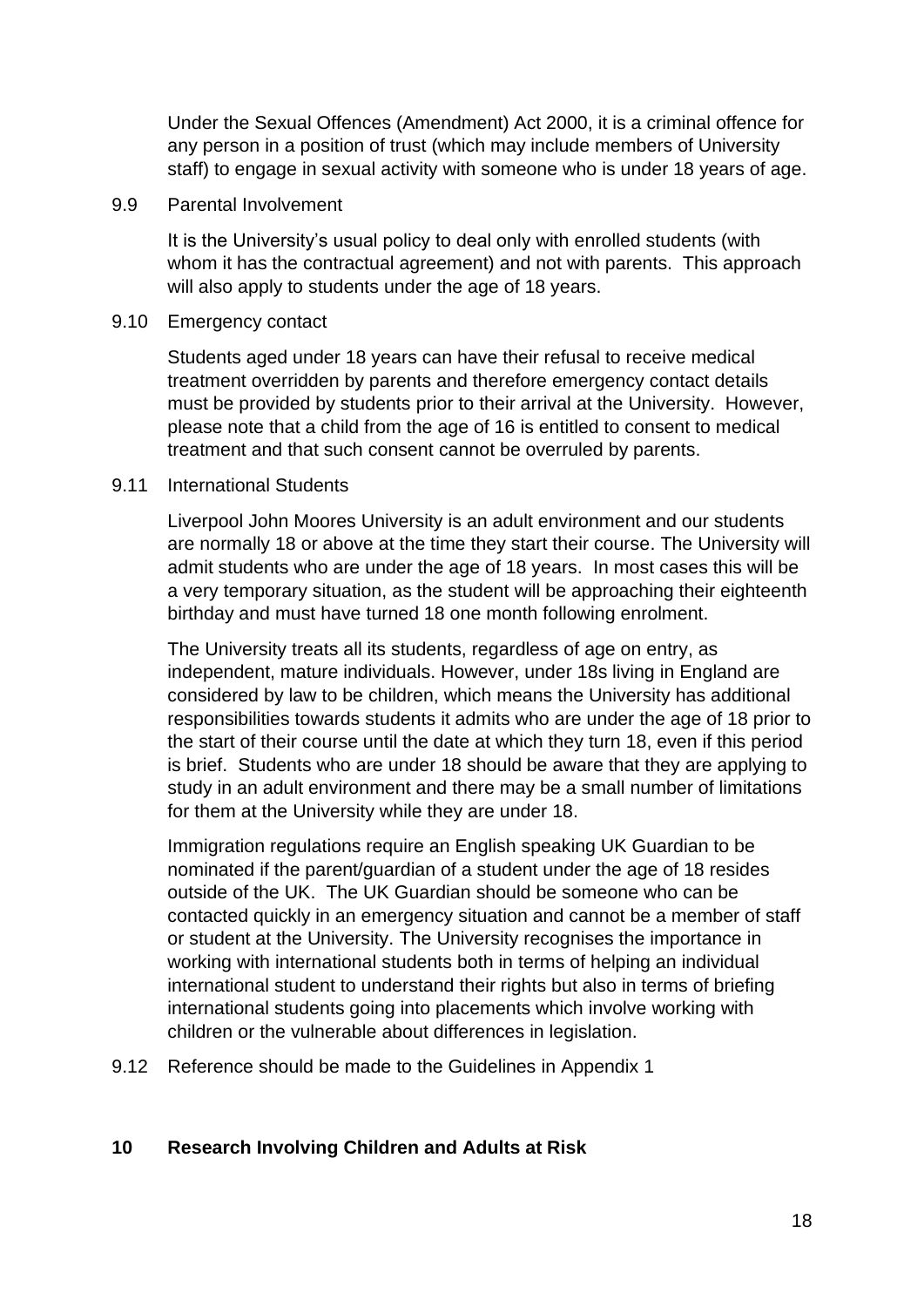10.1 All research proposals that involve children, young people or vulnerable adults as subjects are scrutinised by the University's Research Ethics Committee to ensure the health, safety and well-being of the subjects. Without the approval of the relevant Research Ethics Committee the research cannot proceed.

### <span id="page-18-0"></span>**11 Photographic Policy and Protocols**

- 11.1 Making, storing, publishing and distributing photographic and video images of any individual requires consideration of privacy and Data Protection issues.
- 11.2 The University will seek to avoid situations where images can be inappropriately misused, adapted or circulated.
- 11.3 Organisers of any event involving children, young people or vulnerable adults at risk need to:
	- Obtain written consent from parents or carers prior to the event
	- Ensure the information for parents, children and schools states that the University is not responsible for any photography/filming taken on individual mobile phones or digital cameras
	- Include photography and video in the Risk Assessment for the event, establishing how images may be used and the risks of misuse avoided
	- Make sure they do not publish personal details alongside an image
	- Give young people guidance on expectations regarding their own taking of images
	- Treat images as confidential information, store them appropriately and delete once they are no longer required.

### <span id="page-18-1"></span>**12 Dealing with suspicions and allegations of abuse**

- 12.1 Concerns for the safety and wellbeing of children, young persons or vulnerable adults could arise in a variety of ways and in a range of different settings which may not necessarily be linked to the University. For example:
	- A child may report or display signs of abuse;
	- Someone may hint that a child is at risk;
	- Someone may hint that a colleague or student is an abuser;
	- An individual may witness or hear about abuse in another organisation;
	- An individual may be supporting an adult who indicates that other children and young people may be being abused by someone who abused them as a child.
- 12.2 It is essential to act quickly and professionally in all cases of suspected abuse. The course of action taken will depend on the specifics of the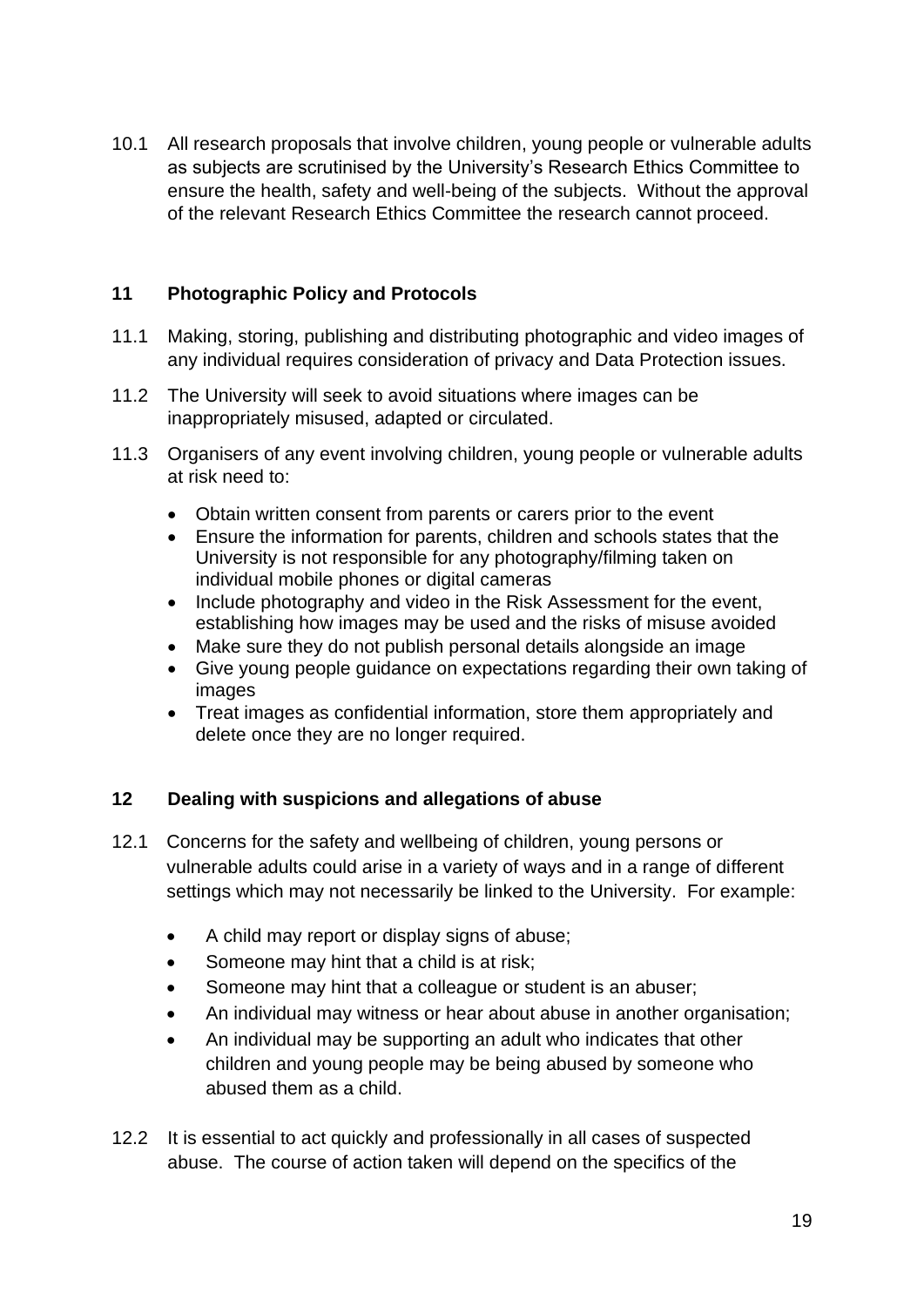situation. In all cases it is vital that accurate records are maintained of allegations, concerns, decisions and reasons for actions. The Safeguarding Reporting Form in Appendix 2 should be used to record initial concerns. Records of subsequent actions should be maintained in a secure file. Files may be electronic or paper based. All files must be kept securely in line with the Data Protection Act 1988 and the General Data Protection Regulation.

- 12.3 Any allegations or suspicions of abuse or concerns about the welfare of a child, young person or vulnerable adult should be reported using the procedures as shown in the guidelines in Appendix 1. Members of staff must discuss concerns, suspicions or allegations with one of the University's Designated Safeguarding Contacts (see Appendix 5 below). The Designated Safeguarding Contacts are responsible for referring cases to the Safeguarding Lead.
- 12.4 The Safeguarding Lead will decide whether to refer a case to the appropriate local, statutory Social Care Services for them to consider what, if any, further action should be taken.
- 12.5 Concerns should be recorded on the Safeguarding Reporting Form in Appendix 2. A copy of this form should be sent to the Designated Safeguarding Contact and the Safeguarding Lead as soon as possible after the disclosure takes place.
- 12.6 Any allegation by a child, young person or vulnerable adult against a member of staff, another student or a volunteer should be reported immediately to the relevant Designated Safeguarding Contact. In dealing with any such allegation the University has a duty of care both to the child, young person or vulnerable adult concerned and to the member of staff, student or volunteer against whom the allegation is made. Guidelines for responding to a suspicion or allegation of child abuse are contained in Appendix 4.
- 12.7 The Designated Safeguarding Contact should discuss all such cases with the Safeguarding Lead who will decide whether to refer the case to the appropriate local Children's Services and/or the Police for them to consider what, if any, further action should be taken.
- 12.8 Where the allegations involve a member of staff the Safeguarding Lead will refer the matter to the Safeguarding Officer (Strategic), who will refer to Human Resources to initiate disciplinary procedures as appropriate.
- 12.9 Where allegations involve a student the Safeguarding Lead and/or the Safeguarding Officer (Strategic) will refer to Student Governance to initiate student disciplinary procedures as appropriate.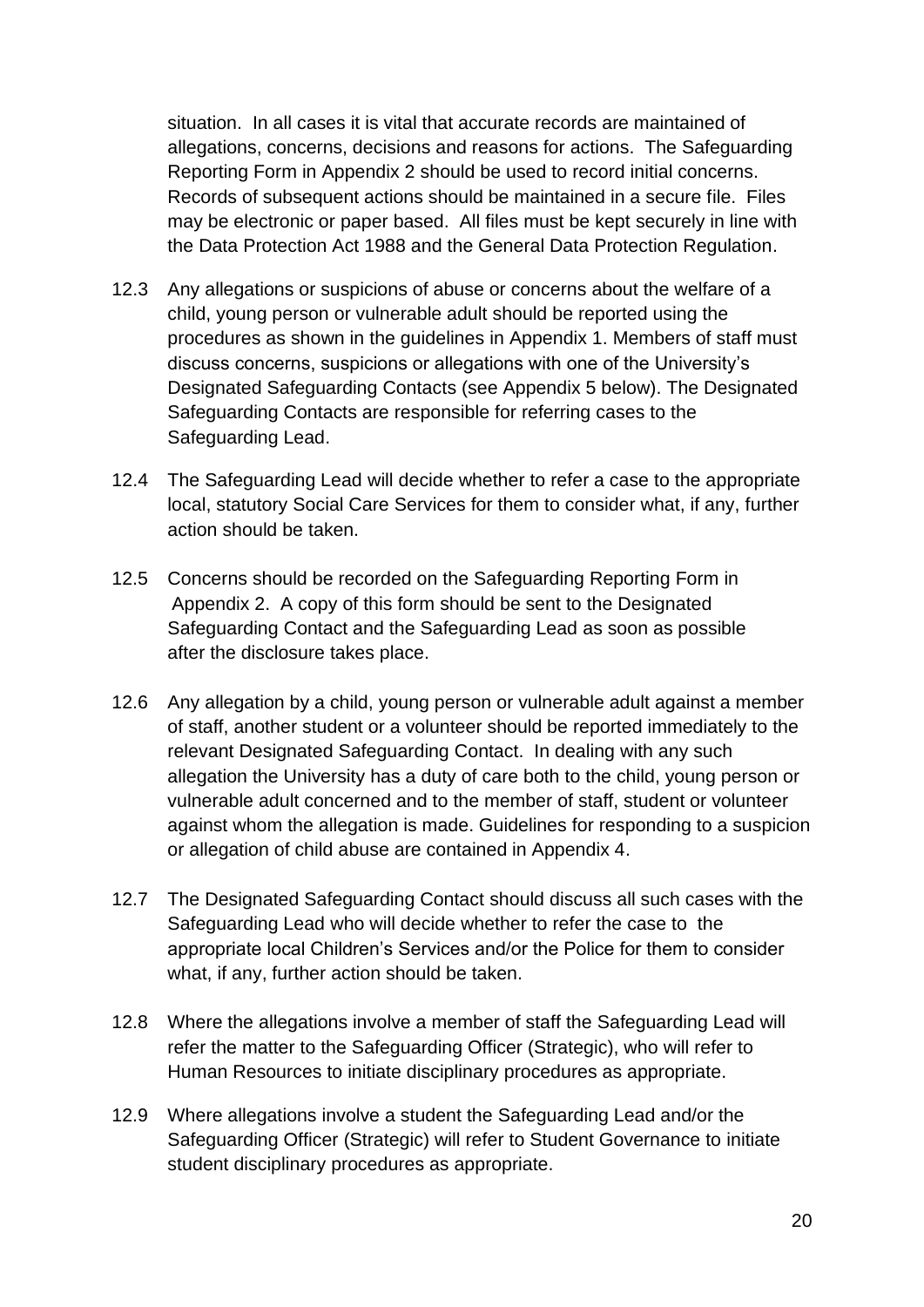- 12.10 Where a member of staff, student or volunteer is working on behalf of the University with young people at an external organisation the allegation should be reported using the organisation's safeguarding procedure. The member of staff, student or volunteer should also alert the Designated Safeguarding Contact that such a report has been made. The Designated Safeguarding Contact will inform the Safeguarding Lead for completeness.
- 12.11 Students or members of staff may disclose that they were the subject of historical abuse by someone unconnected with the University. In such circumstances there is not necessarily a need for action. However, allegations of historical abuse may raise concerns that other children or young people may be still be at risk. If the individual has provided sufficient information to identify the alleged perpetrator the University may have an obligation to share this information with the relevant authorities. Advice about appropriate action must be sought from the Safeguarding Lead.
- 12.12 If an allegation of historical abuse does not raise concerns that other children or young people may be at risk the individual may still wish to report the abuse. The Safeguarding Lead can provide advice about how to do this.
- 12.13 If an allegation of historical abuse is made against a member of staff or student of the University, the Safeguarding Lead will make a referral to the local Social Care Services department, and/or the Police where there is a significant risk of harm to a child or vulnerable adult, and take steps to initiate the appropriate staff or student disciplinary procedure when appropriate.

#### <span id="page-20-0"></span>**13 Dealing with concerns about radicalisation**

- 13.1 The duty to protect children, young people and vulnerable adults from harm extends to protecting them from involvement in groups which set out to radicalise individuals. Radicalisation refers to the process by which a person comes to support terrorism and forms of extremism leading to terrorism.
- 13.2 Universities have been identified within the Government's Prevent Strategy as potential sites for radicalisation.
- 13.3 Factors which are considered when determining whether an individual may be vulnerable to involvement with terrorism are broadly described as:
	- Identity crisis distance from cultural/religious heritage and uncomfortable with their place in the society around them.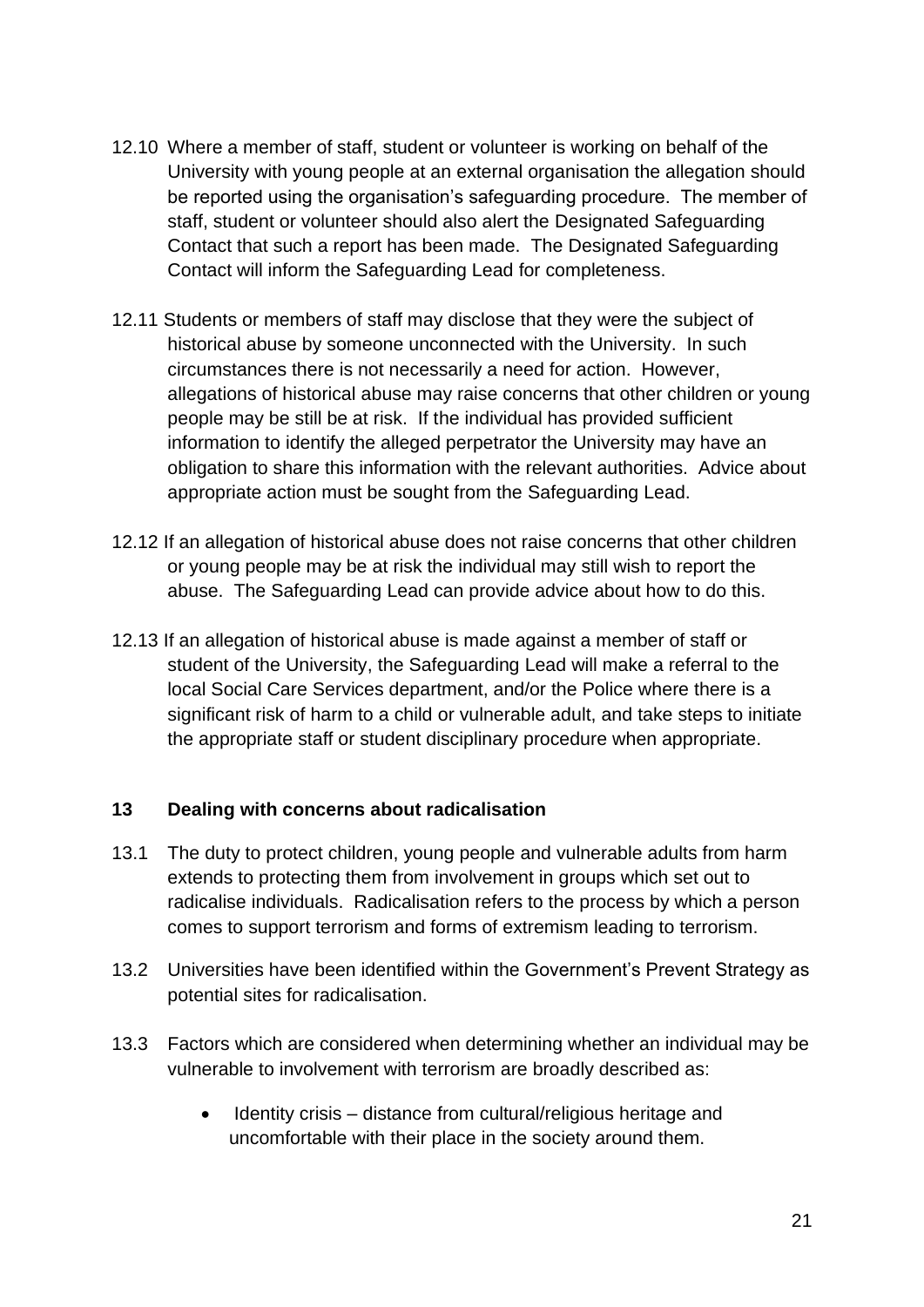- Personal crisis family tensions, sense of isolation, low self-esteem, dissociating from existing friendships, searching for answers to questions about identity, faith and belonging
- Personal circumstances poverty, deprivation, local community tensions at home, alienation from UK values.
- Unmet aspirations perceptions of injustice, feeling of failure, rejection of civic life.
- Criminality victims of hate crime/discrimination, previous involvement with criminal groups, experiences of imprisonment, poor re-settlement/reintegration.
- 13.4 Staff or students may be concerned about someone due to changes in behaviour or appearance. For example:
	- An individual may stop contact with peers and only be interested in contact with members of a particular ideological group;
	- A quickness to anger, intolerance, close mindedness
	- An individual may condone violence in support of their espoused ideology.
	- **Isolation**
	- Physical changes tattoos, clothing etc
- 13.5 There may be many reasons for such changes which is why a safeguarding approach should be adopted as this enables relevant services within and outside the University to identify an individual's needs and vulnerabilities. This includes deciding whether the Channel Process may be of benefit to the individual.
- 13.6 If a member of staff is concerned that an individual may be becoming radicalised s/he should speak to the Designated Safeguarding Officer who should contact the Safeguarding Lead.
- 13.7 If a student is concerned that an individual may be becoming radicalised s/he should discuss this with the Head of Department or other senior member of staff who will follow the process above.

# <span id="page-21-0"></span>**14 Training and Support**

14.1 The University will train and supervise appropriate University staff to adopt best practice to safeguard and protect children, young people and vulnerable adults from abuse/harm and to minimise risk to themselves. This includes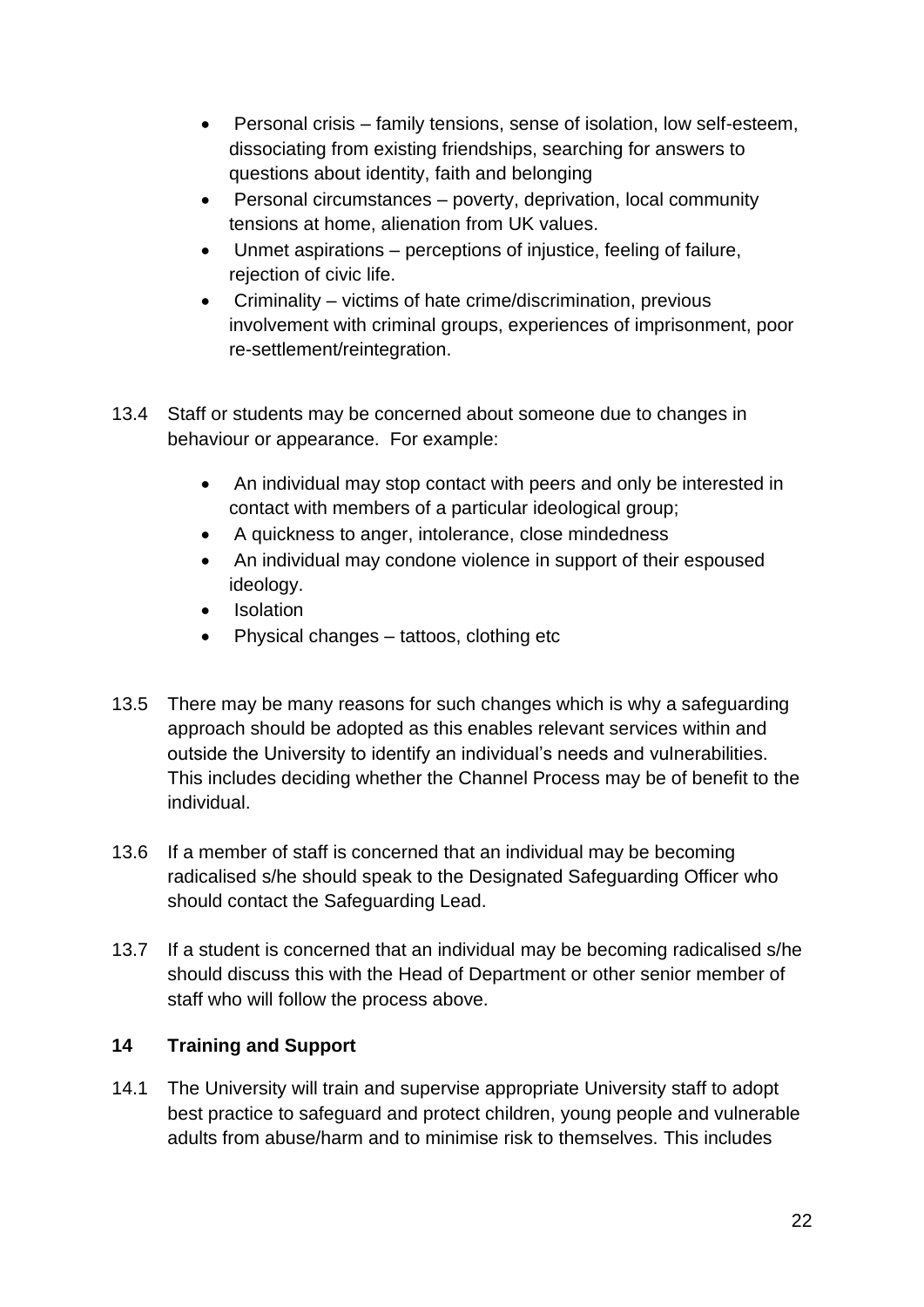providing appropriate information on this Policy for any University staff and for Directors/Heads of Schools/Departments.

- 14.2 The University will provide appropriate guidance and training on this Policy.
- 14.3 The Health, Safety and Environment team provides risk assessment training.

## <span id="page-22-0"></span>**15 Annual Monitoring**

- 15.1 The Safeguarding Officer (Strategic) will convene an annual meeting of all Designated Safeguarding Officers, Safeguarding Lead, and any other relevant parties to review safeguarding matters.
- 15.2 The meeting will also review, and when necessary revise, this policy.
- 15.3 The meeting will agree the content of any external reporting which the University is required to submit, further to ELT and Governors' approval.

### <span id="page-22-1"></span>**16 Breaches of this policy**

16.1 Breaches of this Policy and/or allegations of misconduct concerning children and/or abuse of children may result in the University invoking its Disciplinary Procedures in respect of staff or students. University staff who are the subject of allegations of misconduct will be entitled to be accompanied at any meetings held by the University whether under the Disciplinary Procedure or otherwise.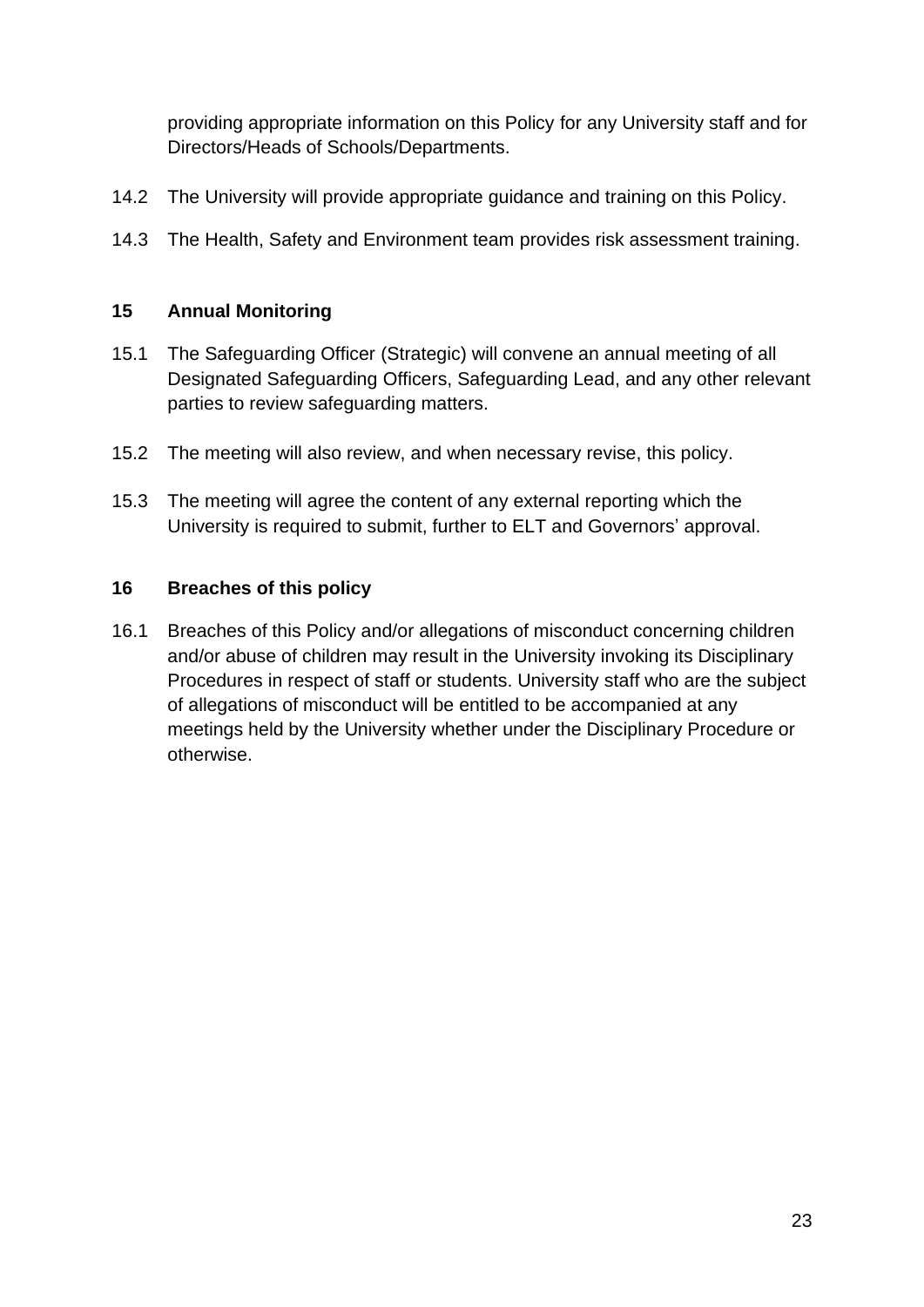### <span id="page-23-0"></span>**Appendix 1 Guidelines for working with Children, Young people and Vulnerable adults.**

The following guidance applies to all University staff and students working with children, young people or vulnerable adults, whether acting in a paid or unpaid capacity.

- 1. Avoid unnecessary physical contact.
- 2. Avoid taking a child, young person or vulnerable adult alone in a vehicle on journeys, however short.
- 3. Unless circumstances make it impossible to comply, do not take a child or vulnerable adult to the toilet unless either (a) another adult is present or (b) another adult is aware (this may include a parent or group leader)
- 4. If you find you are in a situation where you are alone with a child, young person or vulnerable adult, wherever practicable make sure that others can clearly observe you.
- 5. Avoid close personal relationships with a child, young person or vulnerable adult in relation to whom you are in a position of trust.
- 6. Do not make suggestive or inappropriate remarks to or about a child, young person or vulnerable adult, even in fun, as this could be misinterpreted.
- 7. If a child, young person or vulnerable adult accuses a student or member of staff of abuse or inappropriate behaviour, you should report this immediately to the relevant person.
- 8. The duty to report applies equally to complaints or accusations of historic, and not just recent, abuse/inappropriate behaviour.
- 9. If you are the recipient of any complaint or accusation from a child, young person or vulnerable adult, it is important to listen without making or implying any judgement as to the truth of the complaint or accusation.
- 10.If a child, young person or vulnerable adult makes a complaint, or if there are other reasons for suspecting abuse, you should not attempt to investigate this yourself, but should report your concerns to the Designated Safeguarding Officer under the University's Policy on the Safeguarding of Children, Young People and Vulnerable Adults ("the Policy").
- 11.Participate in the training available to you to support you in your work with children, young people and vulnerable adults.
- 12.Remember that those who abuse children, young people and vulnerable adults can be of any age (even other children and vulnerable adults), gender, ethnic background or class, and it is important not to allow personal preconceptions about people to prevent appropriate action taking place.
- 13.Good practice includes valuing and respecting children, young people and vulnerable adults as individuals, and the adult modelling of appropriate conduct – which would exclude bullying, aggressive behaviour and discrimination in any form.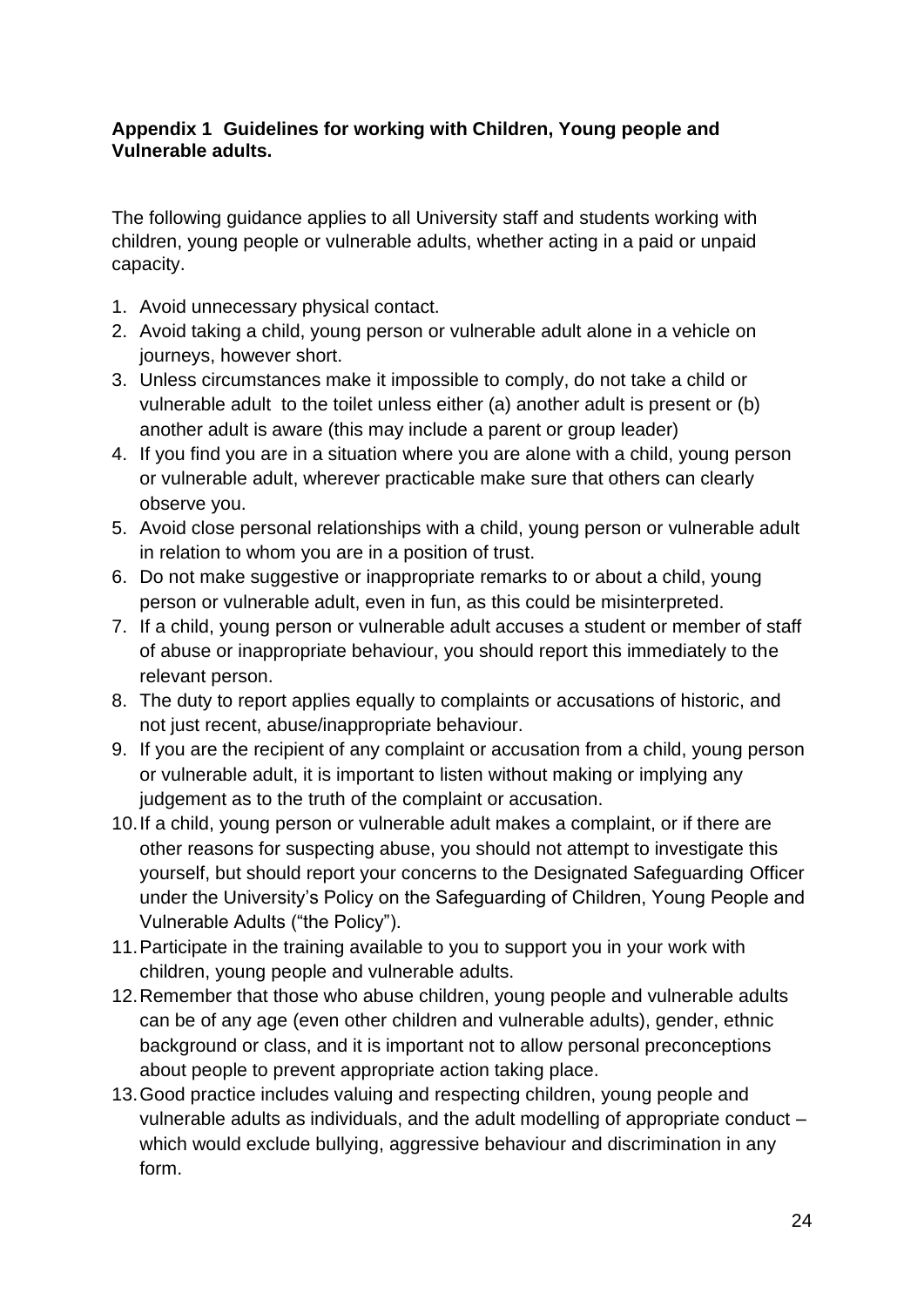- 14.Those dealing with any allegations of abuse or misconduct should adhere to the principles set out in the Policy. Any information received should be acted upon sensitively, effectively and efficiently. Wherever possible, those making allegations should be given information about the outcome.
- 15.Although allegations should be reported only on a "need to know" basis, staff and students making allegations need not be concerned that they will be breaching confidentiality or the Data Protection Act 1988, as complying with the Policy overrides such obligations. If the person making the allegation feels they need counselling or other appropriate support from the University, they are encouraged to seek it.
- 16.Ensure that you comply with appropriate licensing laws.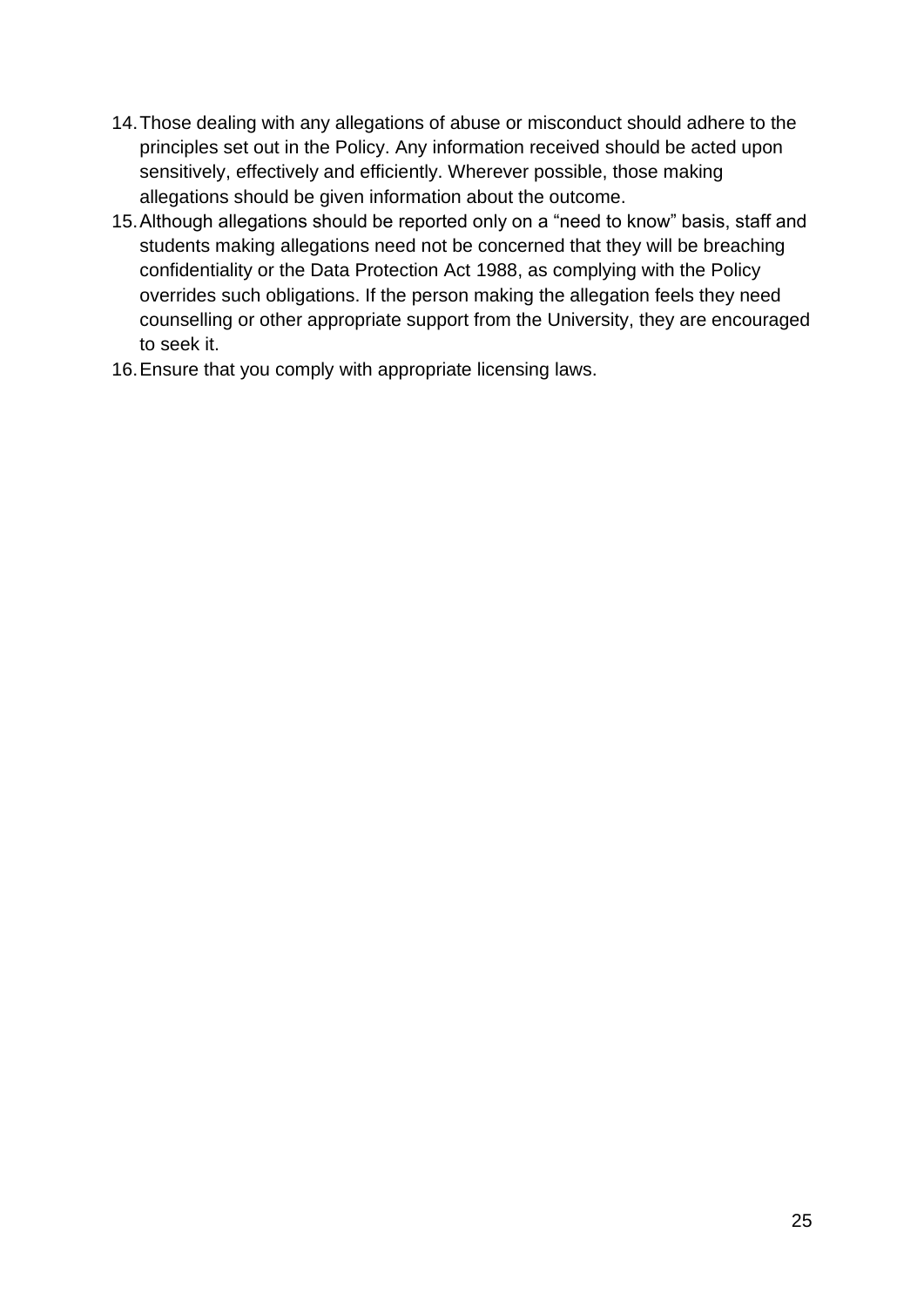# <span id="page-25-0"></span>**Appendix 2 Reporting Safeguarding Concerns Form**

# **Details of child and parents/carers**

| Name of child/young person/ vulnerable adult:                                                                                                                                                                                       |                                                                  |                                         |  |  |
|-------------------------------------------------------------------------------------------------------------------------------------------------------------------------------------------------------------------------------------|------------------------------------------------------------------|-----------------------------------------|--|--|
| Reason for reporting a concern. (Delete as appropriate).<br>This person is a child / young person/ vulnerable adult.<br>This person is at risk of harm / at risk of harming others/ at risk of involvement in<br>extremist activity |                                                                  |                                         |  |  |
| Gender:                                                                                                                                                                                                                             | Age:                                                             | Date of Birth:                          |  |  |
| Ethnicity:                                                                                                                                                                                                                          | Language:                                                        | <b>Additional Needs:</b>                |  |  |
|                                                                                                                                                                                                                                     | Individual's status with the University: (delete as appropriate) |                                         |  |  |
| Student (Please Provide Student Number)<br>Staff Member (Please Provide Staff Number)                                                                                                                                               |                                                                  |                                         |  |  |
| Outreach/WP activity<br>events                                                                                                                                                                                                      | Summer school                                                    | <b>Work Experience</b><br><b>Sports</b> |  |  |
| Other (Please specify)                                                                                                                                                                                                              |                                                                  |                                         |  |  |
|                                                                                                                                                                                                                                     |                                                                  |                                         |  |  |
| Name(s) of parent(s)/carer(s):                                                                                                                                                                                                      |                                                                  |                                         |  |  |
| Address of child/ young person/ vulnerable adult. If a student please include term<br>time and home address.                                                                                                                        |                                                                  |                                         |  |  |
| Address of parent(s) / carers                                                                                                                                                                                                       |                                                                  |                                         |  |  |

# **Person reporting incident**

| Name: | Position: | <b>Contact Details</b> | Date and time of<br>incident (if<br>applicable) |
|-------|-----------|------------------------|-------------------------------------------------|
|       |           |                        |                                                 |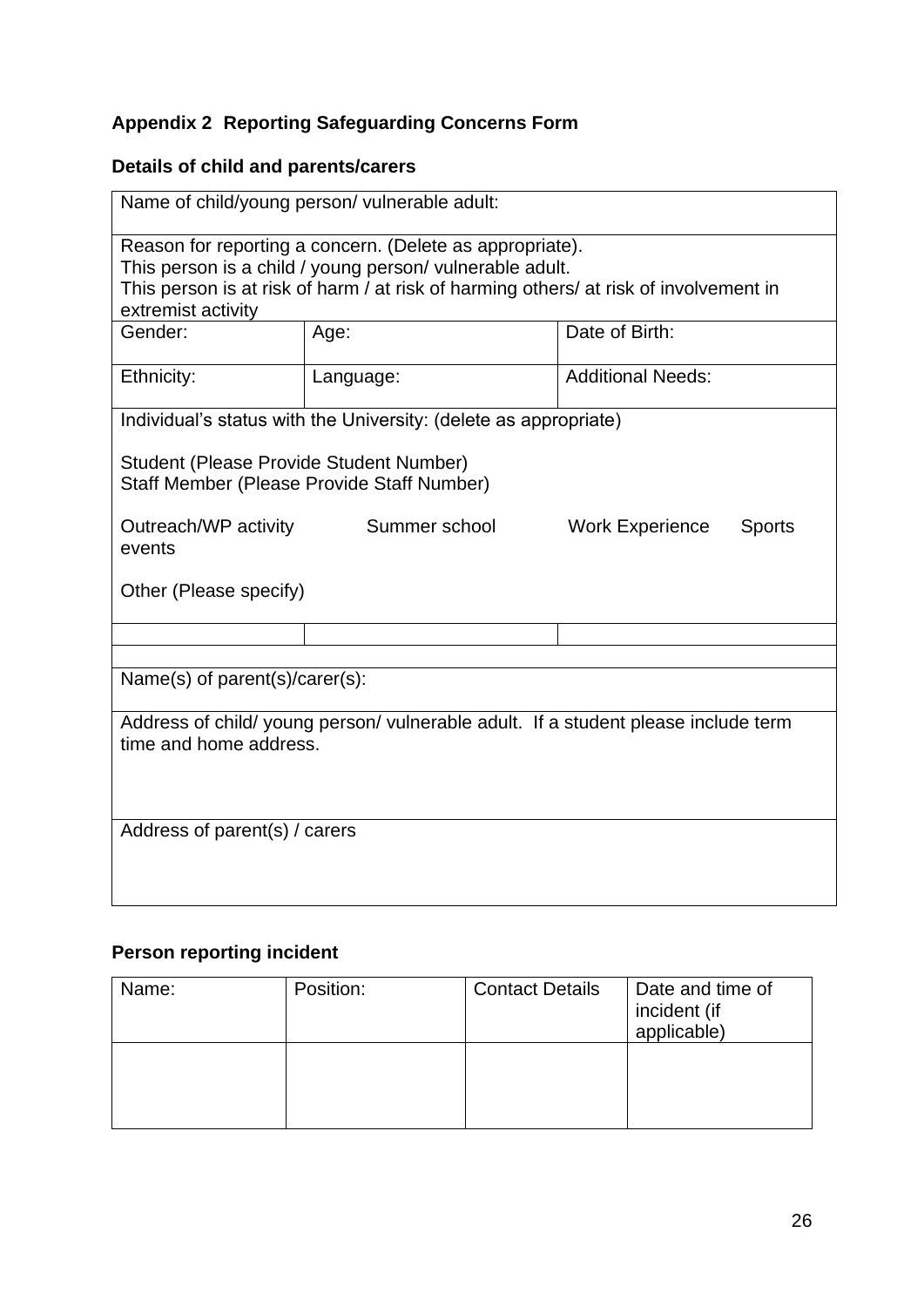## **Report**

| INUPUL                                                                                                                                                                                                                     |
|----------------------------------------------------------------------------------------------------------------------------------------------------------------------------------------------------------------------------|
| Are you reporting your own concerns or responding to concerns raised by<br>someone else? (delete as appropriate)                                                                                                           |
| Report own concerns                                                                                                                                                                                                        |
| Responding to concerns raised by someone else                                                                                                                                                                              |
| If you are responding to concerns raised by someone else, please provide<br>their name and position within the organisation:                                                                                               |
| Please provide details of the incident or concerns you have, including times,<br>dates, description of any injuries, whether information is first hand or the<br>accounts of others, including any other relevant details: |
| The child's account/perspective:                                                                                                                                                                                           |
| Please provide details of anyone alleged to have caused the incident or to be<br>the source of any concerns:                                                                                                               |
| Provide details of anyone who has witnessed the incident or who shares the<br>concerns:                                                                                                                                    |
| Are you aware of any previous incidents or concerns relating to this child<br>and of any current risk management plan/support plan? If so, please<br>provide details:                                                      |
| Summary of discussion with supervisor/manager:                                                                                                                                                                             |

| <b>Signed</b> | <b>Dated</b> | Name and position |
|---------------|--------------|-------------------|
|               |              |                   |
|               |              |                   |
|               |              |                   |

| Referred to Designated Safeguarding   Date |  |
|--------------------------------------------|--|
| ∣ Lead                                     |  |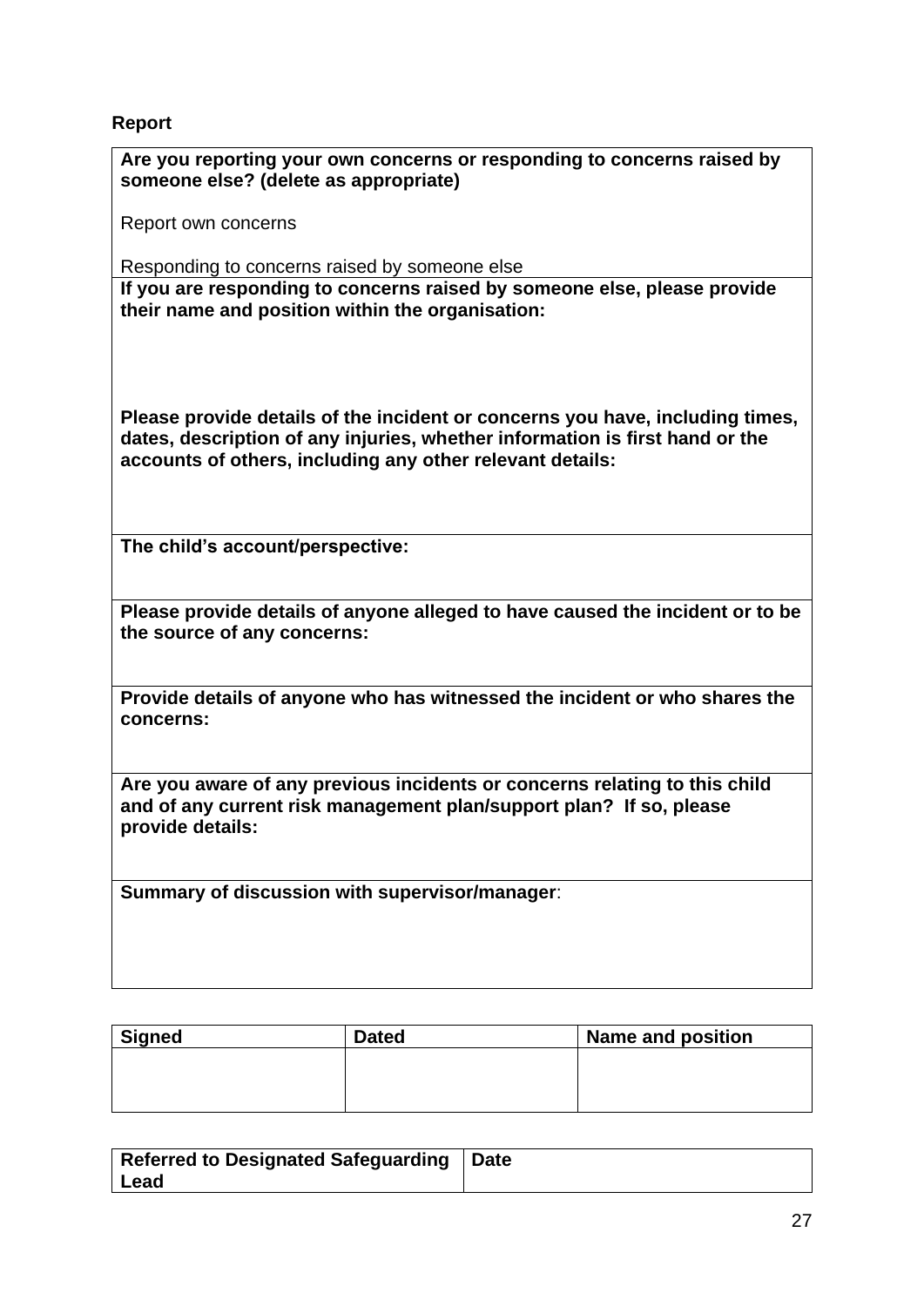# <span id="page-27-0"></span>**Appendix 3 Example Photograph consent form**

Please use BLOCK CAPITALS

| Photographer's details:                                                                                                                                                                                                                                                                                                                                                 |
|-------------------------------------------------------------------------------------------------------------------------------------------------------------------------------------------------------------------------------------------------------------------------------------------------------------------------------------------------------------------------|
| Name:                                                                                                                                                                                                                                                                                                                                                                   |
| Address:                                                                                                                                                                                                                                                                                                                                                                |
|                                                                                                                                                                                                                                                                                                                                                                         |
| Postcode:                                                                                                                                                                                                                                                                                                                                                               |
| Relationship between the photographer and the subject(s) in the photographs:<br>(e.g. father of birthday child, team coach)                                                                                                                                                                                                                                             |
|                                                                                                                                                                                                                                                                                                                                                                         |
| Date on which photographs/video are to be taken:<br>$\frac{1}{2}$ $\frac{1}{2}$ $\frac{1}{2}$ $\frac{1}{2}$ $\frac{1}{2}$ $\frac{1}{2}$ $\frac{1}{2}$ $\frac{1}{2}$ $\frac{1}{2}$ $\frac{1}{2}$ $\frac{1}{2}$ $\frac{1}{2}$ $\frac{1}{2}$ $\frac{1}{2}$ $\frac{1}{2}$ $\frac{1}{2}$ $\frac{1}{2}$ $\frac{1}{2}$ $\frac{1}{2}$ $\frac{1}{2}$ $\frac{1}{2}$ $\frac{1}{2}$ |
| Facility where photographs/video are to be taken:                                                                                                                                                                                                                                                                                                                       |
| Reason for photographs/video being taken and the intended use of the stored<br>images: (e.g. family record, promotional material, newspaper)                                                                                                                                                                                                                            |
| agree that the information provided above is valid and that the                                                                                                                                                                                                                                                                                                         |
| images will only be used for the reasons given. I also understand that if any individual<br>complains or expresses concern whilst taking the photographs/video or if asked to by<br>appropriate University staff, I will stop taking photographs/video immediately.                                                                                                     |

| Signed: | $-1-$ |  |  |
|---------|-------|--|--|
|         |       |  |  |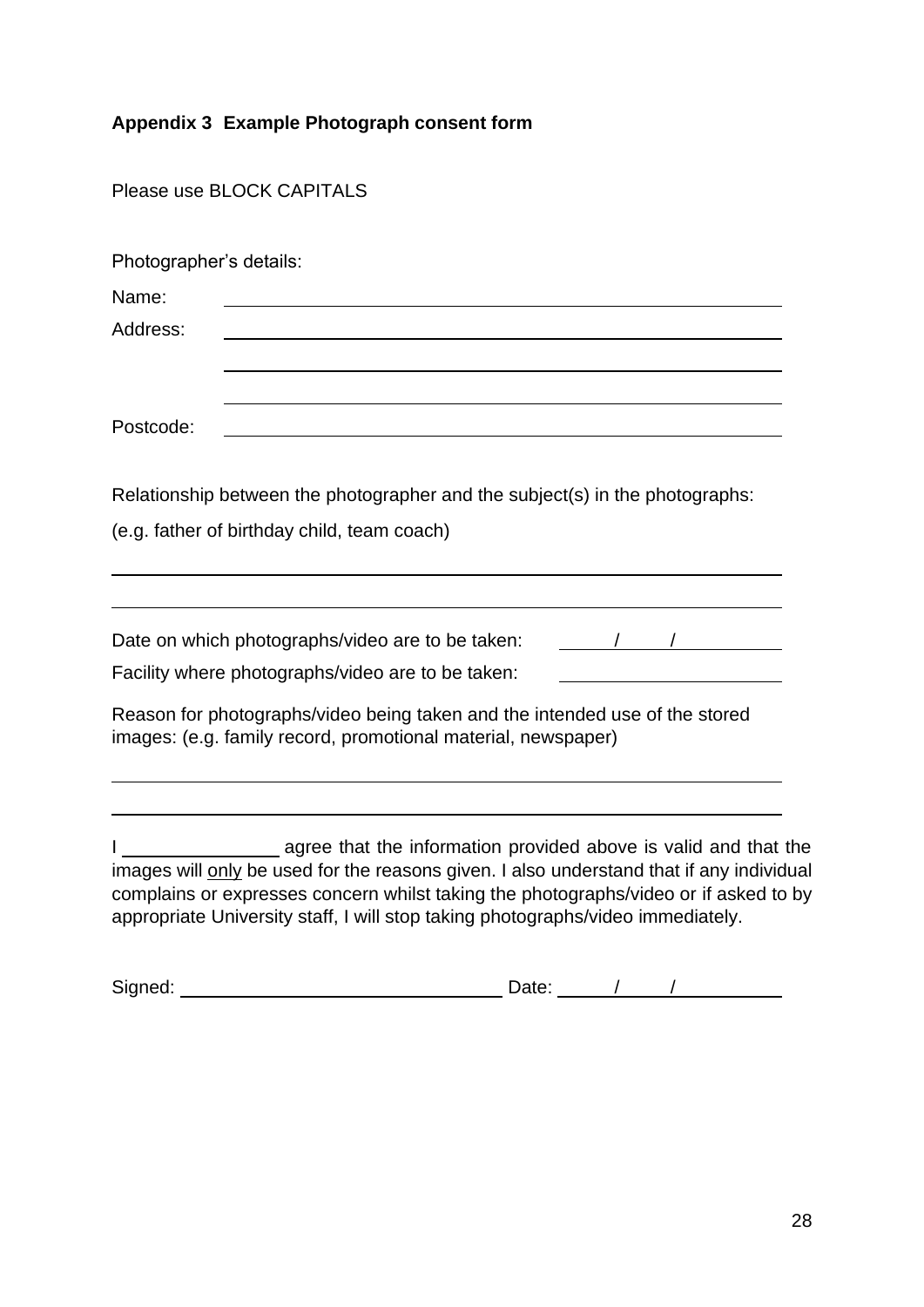### **Example Individual Consent Letter**

Dear Parent / Guardian / Carer

LJMU has been contacted by ………………… to take photographs or video of …………………….. on …………………………………. The photographer has stated that they wish to use the materials produced for ...............................

To comply with the Data Protection Act 1988 and the University's Safeguarding policy, they need your permission before they can photograph or make recordings of you/your child for the stated purposes.

Please indicate, on the tear off sheet below, whether you do or do not give your consent for you/your child to be photographed. The tear off section below should be returned to the event organiser.

If you wish to discuss this matter further please do not hesitate to contact ………………….. on …………………………………..

Yours sincerely

Please circle the appropriate statement

I give my consent for photographs to be taken of me/my child

I do not give consent for photographs to be taken of me/my child

| Name of Child                  |  |  |  |  |
|--------------------------------|--|--|--|--|
| Parent/Guardian/Carer of child |  |  |  |  |
| Name                           |  |  |  |  |
| Signature                      |  |  |  |  |
| Date                           |  |  |  |  |
| <b>Address</b>                 |  |  |  |  |
|                                |  |  |  |  |
|                                |  |  |  |  |
| Post code                      |  |  |  |  |
| <b>Phone Number</b>            |  |  |  |  |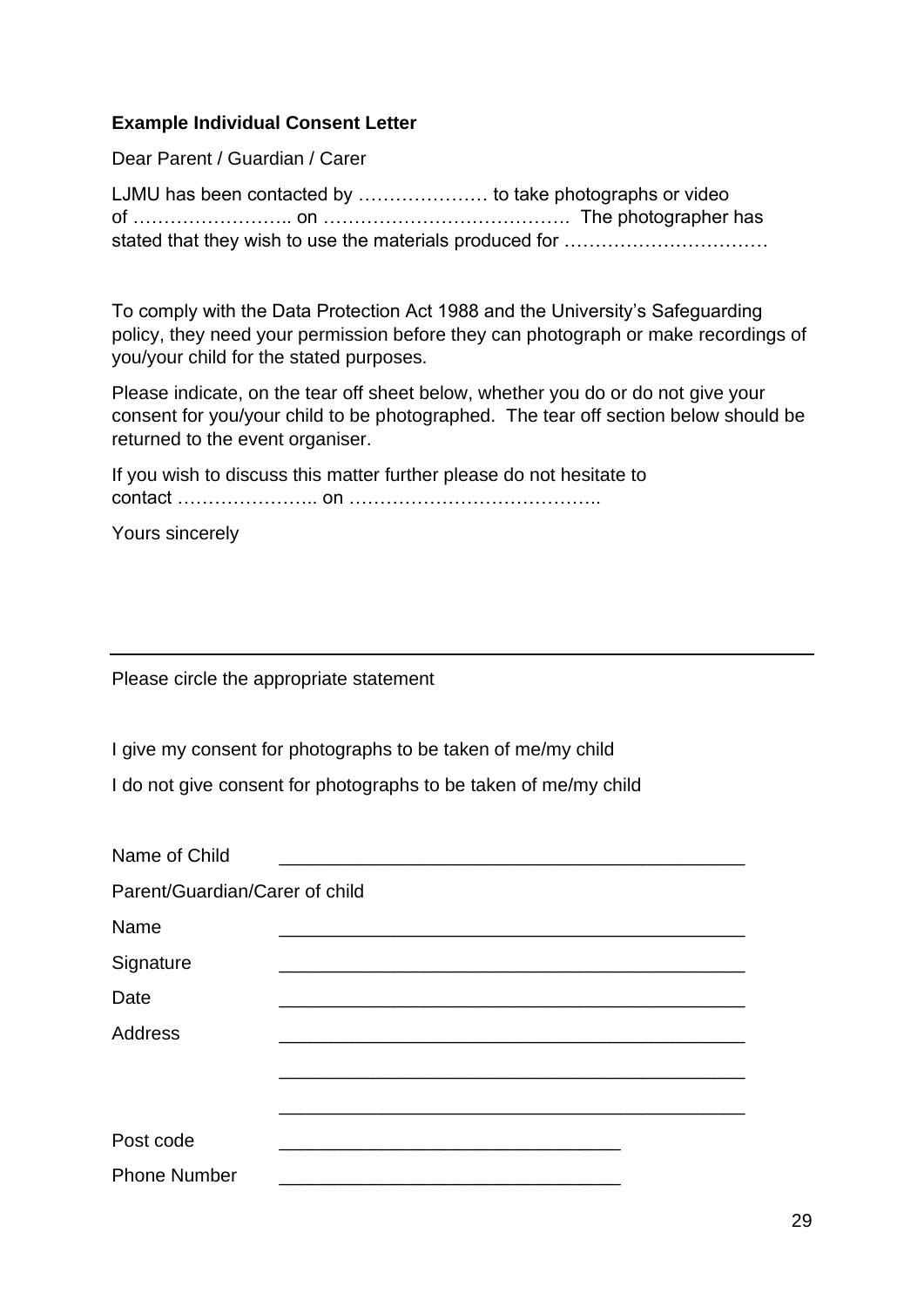## <span id="page-29-0"></span>**Appendix 4 Guidelines for responding to a suspicion or allegation of child abuse**

- 1. For the purpose of these guidelines the term "University Member" includes all University staff and students working with children, young people or vulnerable adults, whether acting in a paid or unpaid capacity.
- 2. All University members must be alert to the possibility that the children they are working with may have been, or may be, at risk of being abused. All complaints/allegations of such abuse must be taken seriously and dealt with in accordance with the following procedure.
- 3. Where a detailed departmental policy is in place, staff should refer to the reporting procedure in accordance with that policy. However, should there be any doubt regarding a policy or if no departmental policy exists, the guidance below should be followed.
- 4. If a University member has a suspicion that a child is being abused he/she should seek the advice and assistance of the relevant Designated Safeguarding Officer, setting out the basis of the suspicion as clearly as possible. This should be done immediately without awaiting confirmation of concerns.
- 5. If a University member receives from a child an allegation that that child or another child is being abused, has been abused, or is at risk of abuse s/he should:
	- Listen carefully and stay calm.
	- Ensure that s/he does not interview the child. However, if necessary, s/he may seek to clarify, using open questions and without putting words into the child's mouth, in order to be sure that they understand what the child is telling them.
- 6. Reassure the child that by telling him/her they have done the right thing.
- 7. Inform the child that he/she must pass the information on, but that only those that need to know about it will be told.
- 8. Inform the child to whom s/he will report the matter.
- 9. Record details of the disclosure on the Safeguarding Concerns Reporting Form in Appendix 2. This form prompts the individual to record as many relevant details as possible. Such detail may be required if a referral is made to Children's Services.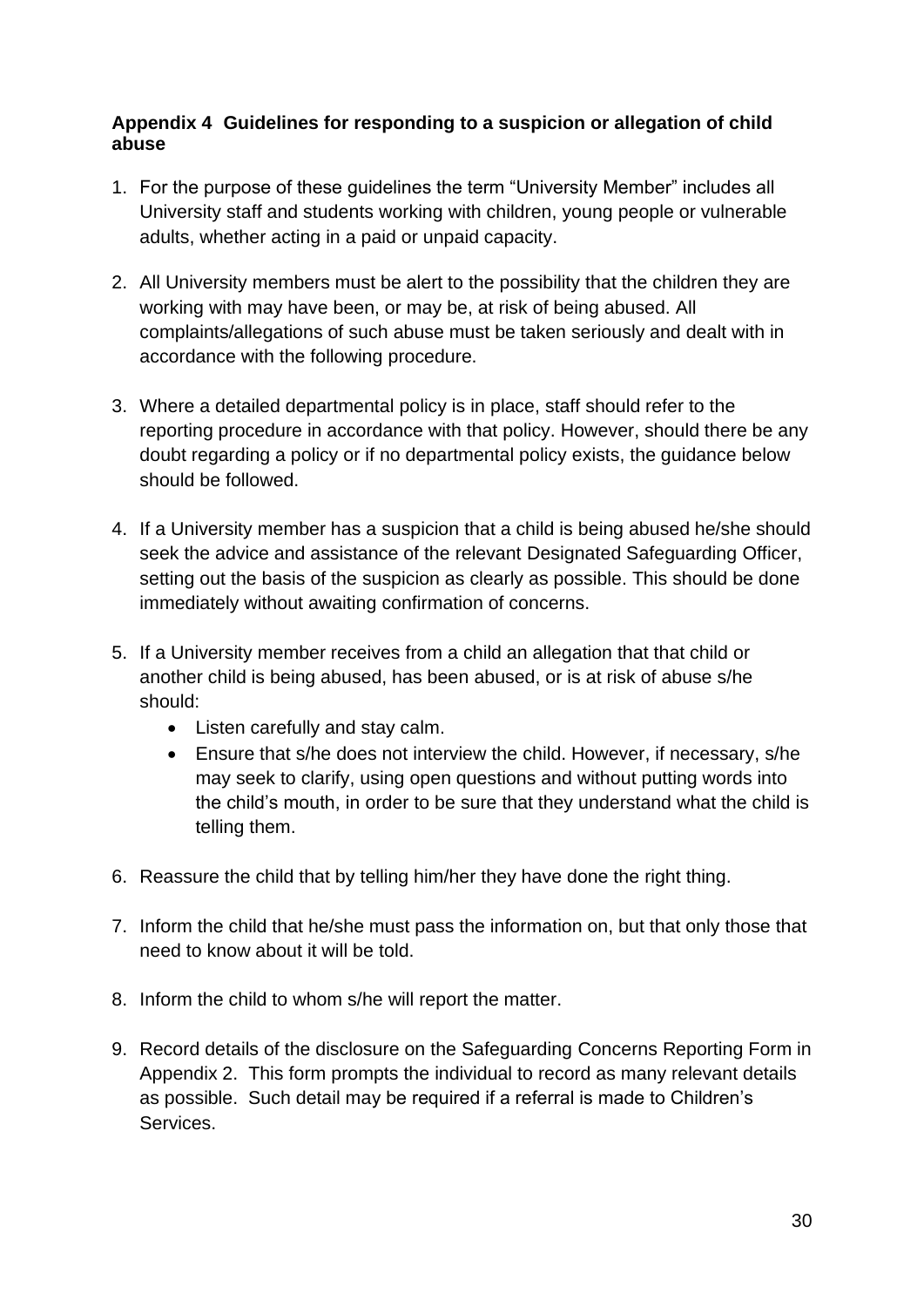- 10.University members should not investigate concerns or allegations themselves but should report them immediately to the relevant Designated Safeguarding Contact (or, in their absence, one of the other Designated Safeguarding contacts, or the Safeguarding Lead).
- 11.University members should not make referrals to Children's Social Care Services or other authorities themselves other than in consultation with a Designated Safeguarding Contact or the Safeguarding Lead.
- 12.On receipt of a report of a suspicion/allegation of child abuse (which may be contemporary or historical) by a University member, the relevant Designated Safeguarding contact will contact the Safeguarding Lead who may make a referral to the local Children's Social Care Services department, and/or the Police where there is a significant risk of harm to a child, and take steps to initiate the appropriate staff or student disciplinary procedure when appropriate.
- 13.Where an allegation of child abuse is received by the University from an external source concerning a University member, the Safeguarding Lead will normally consult with Children's Social Care Services.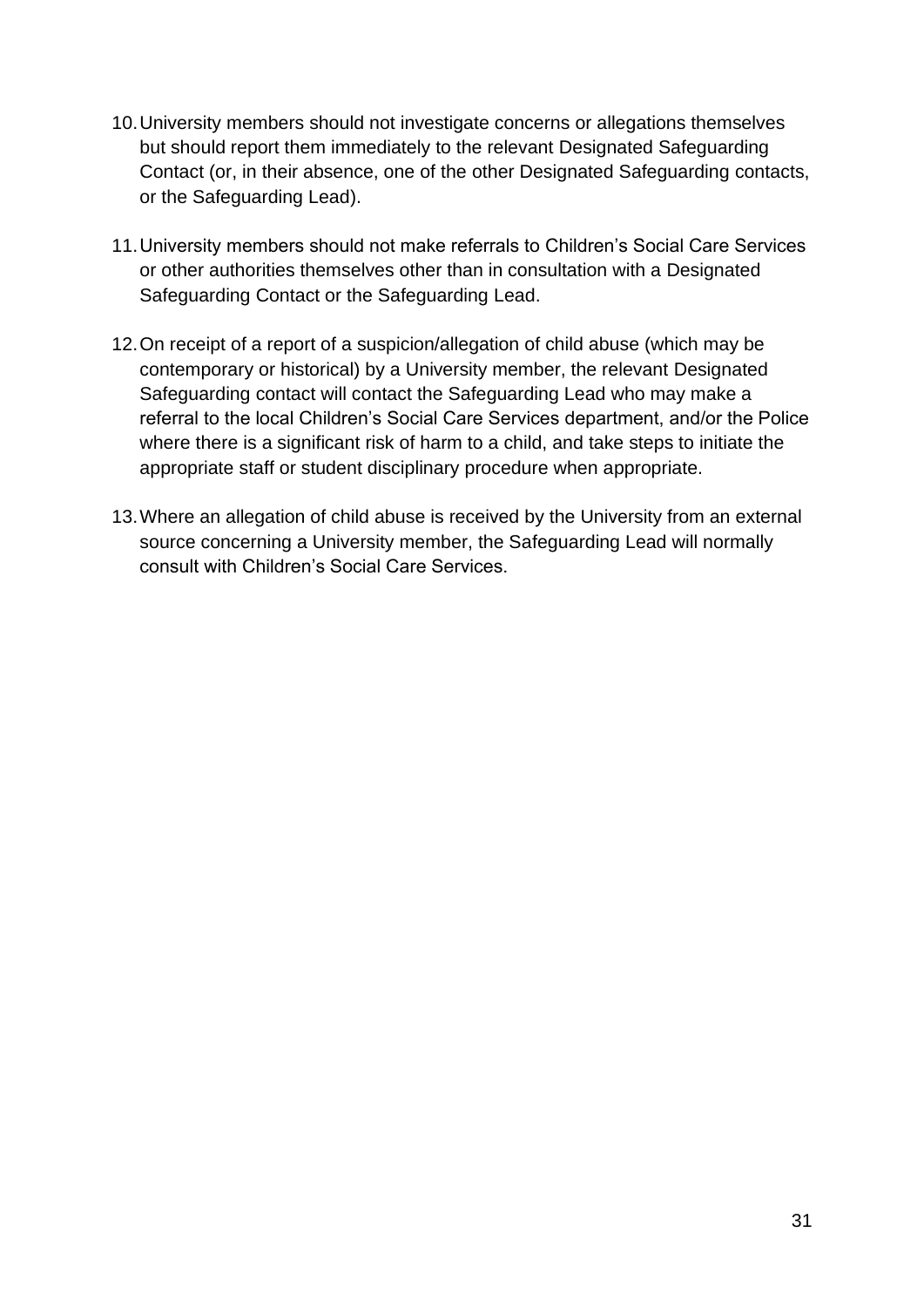# <span id="page-31-0"></span>**Appendix 5 Safeguarding Officers and Sources of Advice**

| Safeguarding Officer (Strategic) | Clare Milsom, University Registrar and<br><b>Chief Operating Officer</b>       |
|----------------------------------|--------------------------------------------------------------------------------|
|                                  | Deputy Safeguarding Officer (Strategic) Phil Vickerman, PVC Student Experience |
| Safeguarding Lead                | Yvonne Turnbull, Director, Student Advice<br>and Wellbeing services            |
| Deputy Safeguarding Leads        | Rob Michael-Phillips, Head of Student<br>Support and Wellbeing                 |
|                                  | Jo Bleasdale, Student Inclusion Manager                                        |

# **Designated Safeguarding Contacts**

| <b>Faculty of Science</b>                    | Alison Leigh                      |
|----------------------------------------------|-----------------------------------|
| <b>Faculty of Engineering and Technology</b> | <b>Sara Rioux</b>                 |
| <b>Faculty of Health</b>                     | <b>James Evans</b>                |
| Faculty of Arts, Professional and Social     |                                   |
| <b>Studies</b>                               | <b>Lyndsey Philip</b>             |
| <b>Faculty of Business and Law</b>           | <b>Amanda Stewart-Reilly</b>      |
| <b>Human Resources</b>                       | Sandra McCrystal                  |
|                                              | Joanne Wilson                     |
| <b>Student Recruitment and Admissions</b>    | Carolyn Williams / Peter Dolan    |
| <b>Student Futures Team</b>                  | Chris Finn / Marnie Blackman-Cook |
| <b>IT</b> services                           | Mark Wynne                        |
| Library services                             | <b>Christine Haddock</b>          |
| <b>Estates Management</b>                    | Maria McShane                     |
| <b>Student Governance</b>                    | <b>Stuart Borthwick</b>           |
| <b>JMSU</b>                                  | Sarah Latham                      |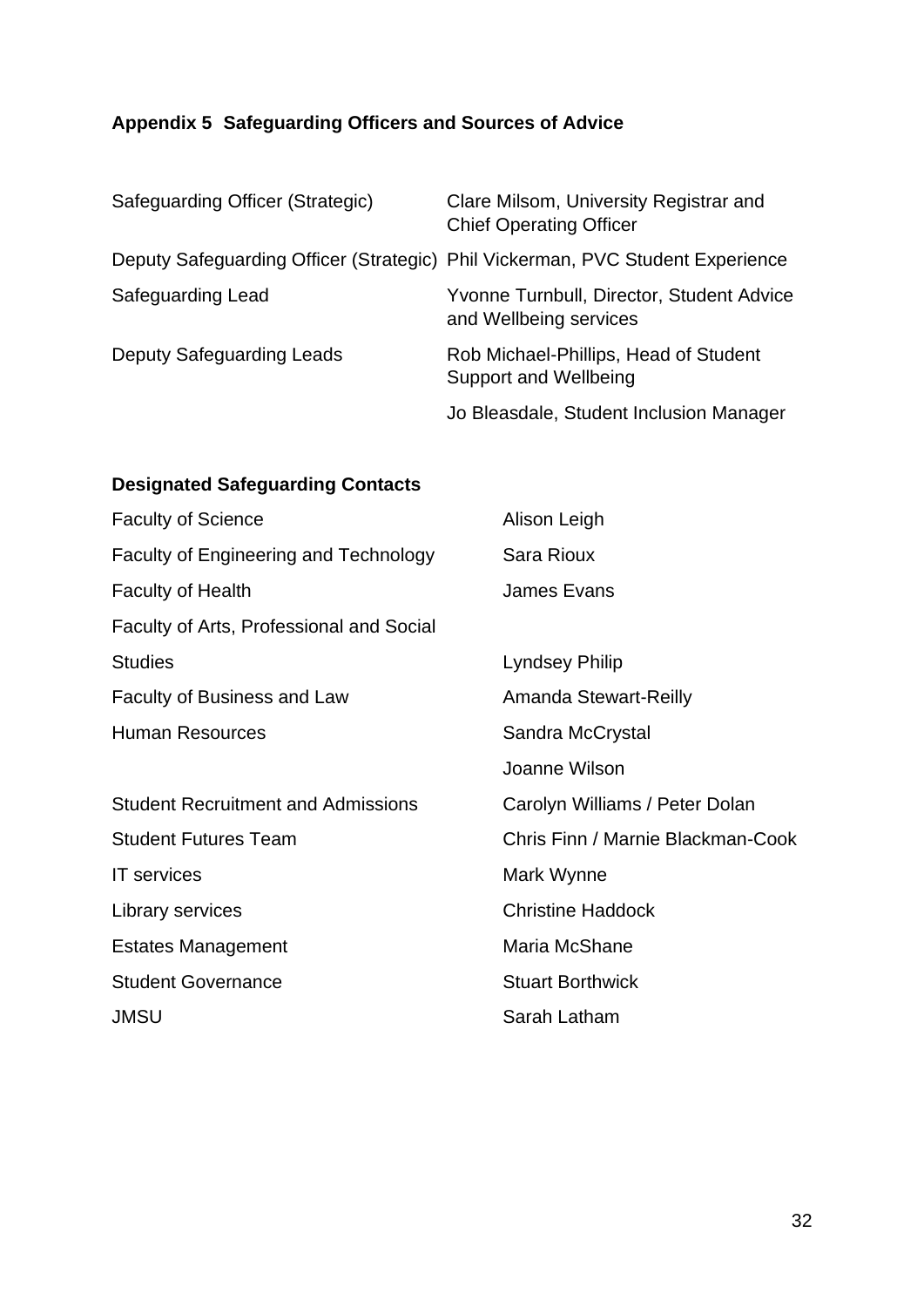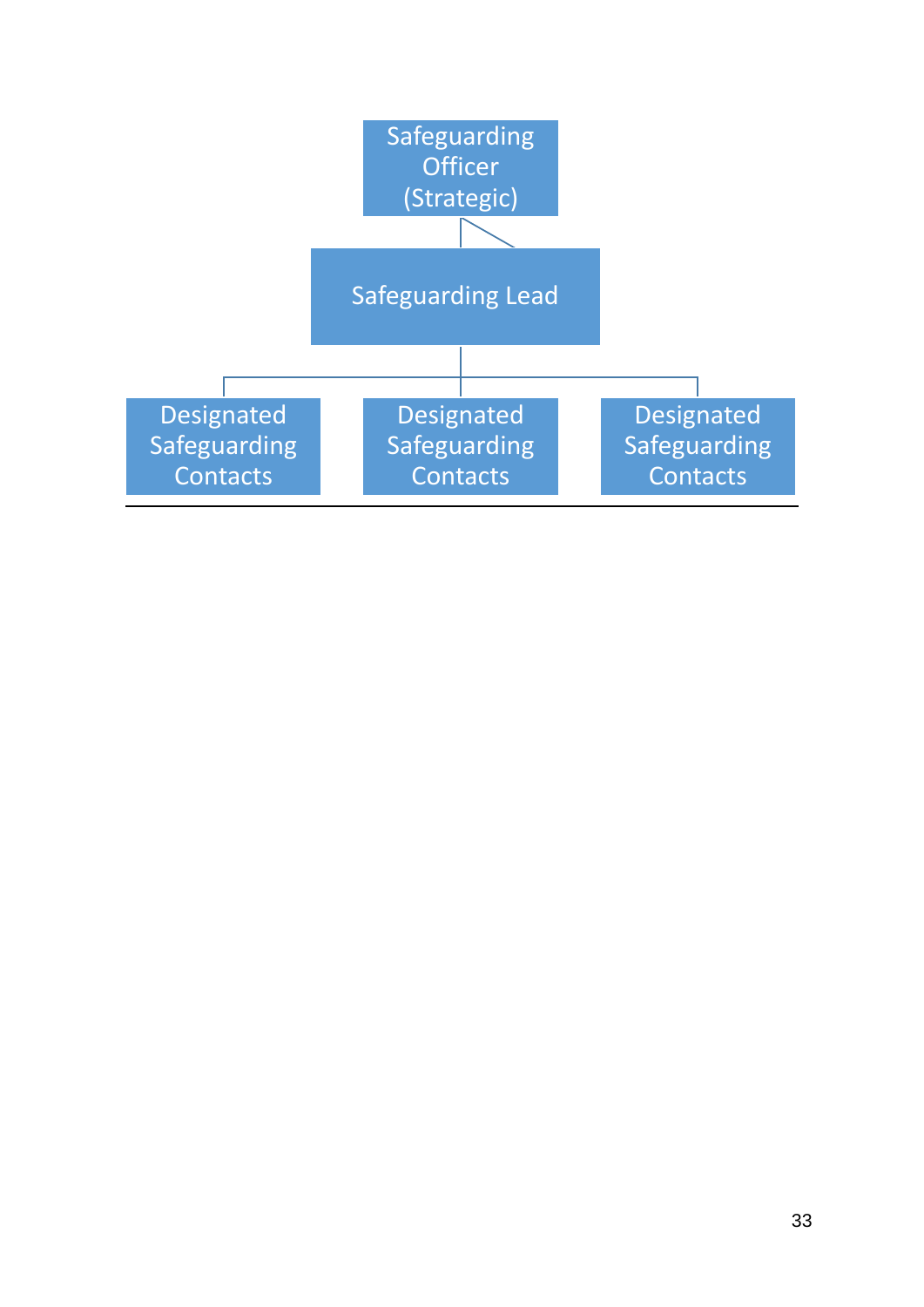### <span id="page-33-0"></span>**Appendix 6 Online Safety Guidelines for Student Recruitment and Admissions Activity**

# **Context**

This guidance is an addendum to LJMU's existing safeguarding policy and should be considered alongside this and other related institutional IT and data protection policies.

Liverpool John Moores University works with children, young people and other stakeholders as part of its student recruitment and widening access strategy. Since March 2020, LJMU has moved the majority of its activity ordinarily delivered face-toface, to a variety of online formats. This document covers online engagements including live videos/webinars, mentoring, virtual exhibitions, instant chat messaging and 1-1 admissions support with prospective students.

Examples of activities adapted to virtual formats using webinar and other technologies include:

- Institutional Open Days and Applicant Days
- LJMU organised outreach events and activities for students of all ages in relation to providing information, advice and guidance about Higher Education
- School and college specific engagements to deliver one to one and group support to learners of all ages regarding progression to Higher Education
- Work with identified under-represented and disadvantaged groups of students to inspire progression to HE, including multiple interactions with the same groups of students and 1-1 mentoring
- Online live chat platforms such as Unibuddy and Campus Connect.
- Attendance at externally organised recruitment exhibitions engaging with prospective students
- Admissions led subject support live chats
- Transition support activities for applicants

# **Purpose**

This guidance applies to all staff, students, children and young people involved in LJMU's online recruitment and widening access activities. Whilst the University recognises the opportunities on-line engagement can offer, it also acknowledges risks associated with this form of activity and has taken measures to ensure safety of children is always prioritised. In addition, this guidance provides staff with appropriate information to engage safely with children and those who are potentially vulnerable online.

The purpose of this document is:

• To update existing safeguarding measures to take account of the increasingly digital environment the student recruitment and admissions team are operating in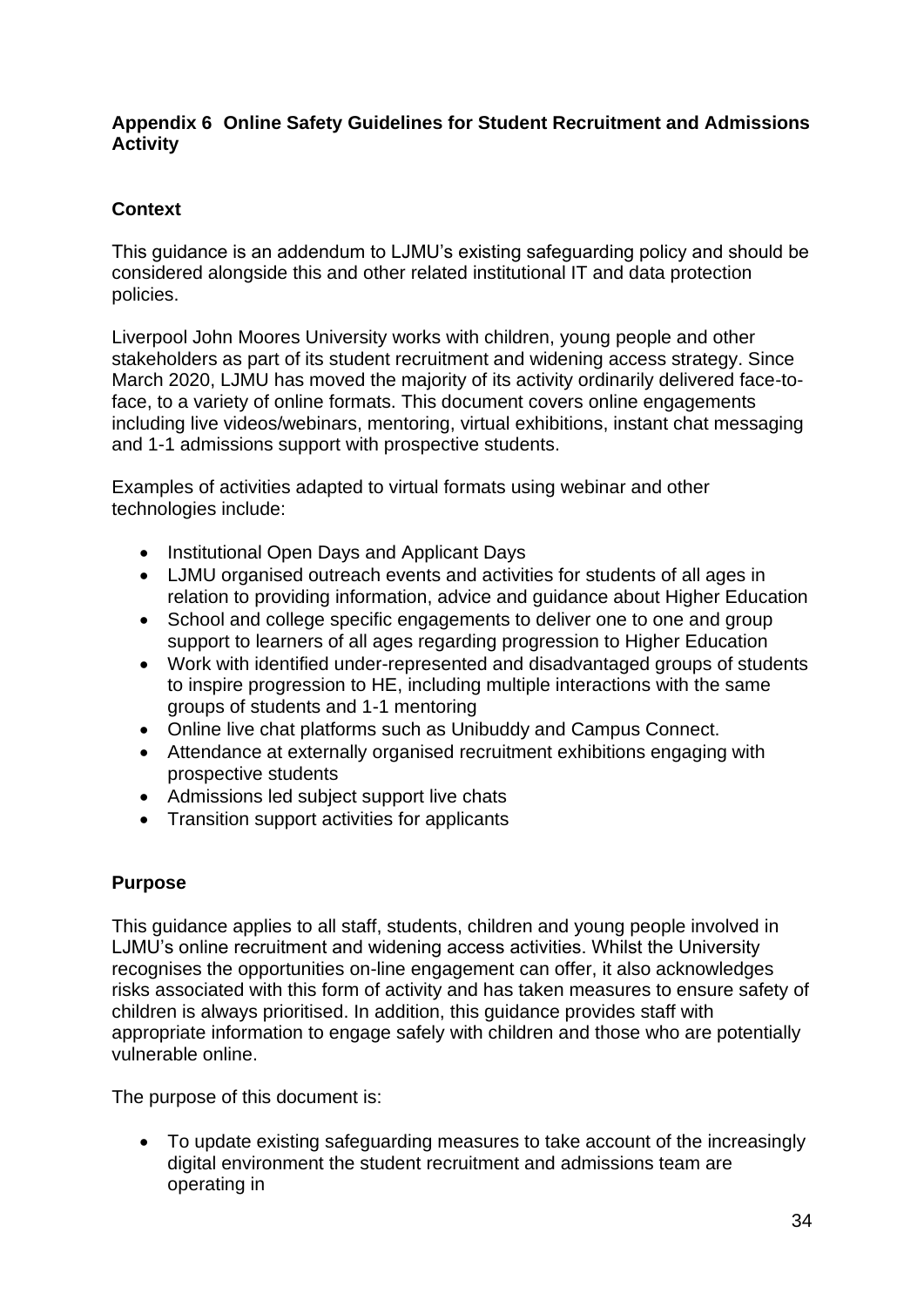- To ensure the safety and wellbeing of children and young people is paramount when adults, young people or children are using the internet, social media or mobile devices to access Liverpool John Moores University student recruitment related activities or content
- To provide staff with the overarching principles that guide our approach to online safety
- To ensure that staff operate in line with existing policies and within the law in terms of how we use online devices

### **Legal framework**

This guidance has been drawn up taking account of current legislation, policy and guidance that seeks to protect children. Summaries of the key legislation and guidance are available:

- online abuse learning.nspcc.org.uk/child-abuse-and-neglect/online-abuse
- bullying learning.nspcc.org.uk/child-abuse-and-neglect/bullying
- child protection learning.nspcc.org.uk/child-protection-system

### **Risk Assessments**

A risk assessment should be written which is approved by the relevant line manager for any new type of on-line student recruitment activity implemented. The risk assessment should be shared with all members of staff involved with the activity. Risk assessments for existing activity should be reviewed frequently and updated where necessary. A standard template will be provided by SR&A.

### **Online Platforms**

Any online activity co-ordinated by LJMU should take place on approved online platforms only. These platforms will need to have the following features:

- Access to the platform that is enabled only for the intended participants through appropriate registration processes for individuals or specific school /college engaged
- Personal information (including names, contact details and email addresses) is only accessible to those with the right permissions and is not publicly viewable
- Staff are able to remove people from the platform if necessary
- Where appropriate approved data protection impact assessment is written for use of platform where data is potentially at risk

Examples of current platforms used include the LJMU virtual events' site, Zoom webinars and meetings, MS Teams, Unibuddy, Campus Connect, Google Classroom, and bespoke platforms used by external organisations such as NCUK, UCAS and the British Council. Staff organising recruitment activity should familiarise themselves with security measures in place for these platforms prior to using.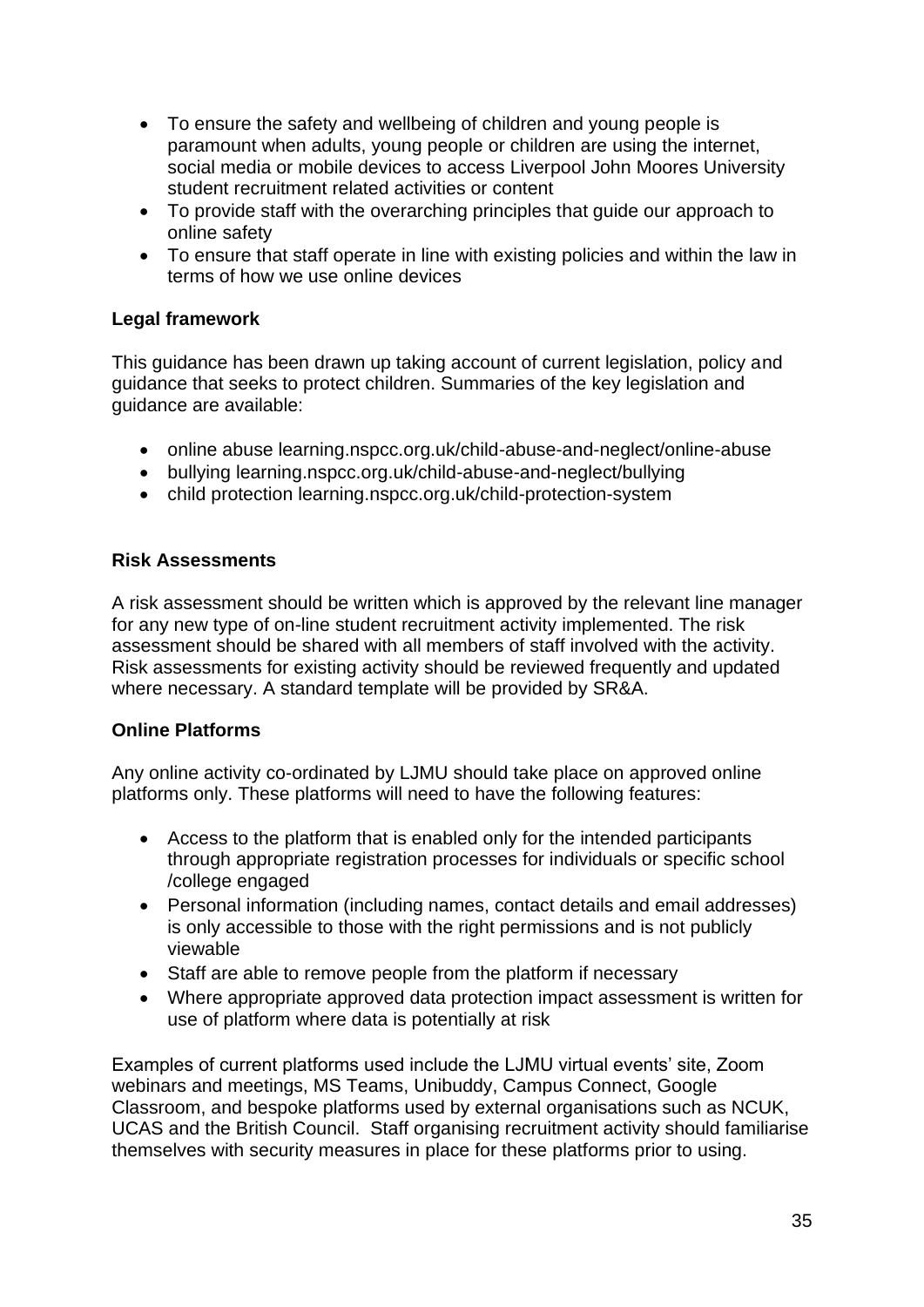Where the event or activity is set up by an organisation external to LJMU, e.g. a school or college, the safe use of the platform is the responsibility of that organisation. The member of LJMU staff presenting as a guest speaker however should follow the good practice guidance detailed in this document to protect themselves and the vulnerable individuals they may be interacting with,.

#### **DBS**

Anyone working with schools/colleges on a regular basis should have an enhanced DBS check, this is often required by schools and failure to hold a current DBS could restrict access to prospective students. This applies to digital engagement as well as face-to-face interaction. All outreach staff are DBS checked and any engagements with schools and colleges should be co-ordinated through them for this reason. In addition, all student advocates and digital ambassadors should be DBS checked and trained on safeguarding prior to working on any platforms where children are present.

An enhanced DBS certificate will be issued by Human Resources at LJMU for the relevant staff roles at the University, and is applicable for working with children frequently and at times in a sustained manner with those under the age of 18. A member of HR staff will need to see a copy of the certificate and record the certificate number before staff are cleared to work in all aspects of engagement with children. The same process will be followed by Unitemps for students requiring a DBS check.

Whilst it is necessary for outreach staff to hold an enhanced DBS check due to the regular contact with schools and the potential of multiple engagements with the same pupils through widening access initiatives, staff who are less likely to engage with children in their day-to-day roles are not required to undertake a DBS check. For example, academic staff who support university open days or deliver subject taster webinars targeted at children and young people. As long as these sessions are co-ordinated through proper student recruitment channels and staff give regard to the instructions for events, the safeguarding and good practice requirements will be assessed by the Student Recruitment and Admissions staff co-ordinating the activity. Moderation of such activity is usually overseen by a member of student recruitment and admissions staff.

### **Types of Online Activity**

#### **Livestreaming – no participant video/audio**

This section refers to live streaming video or webinars where participant video/audio is disabled.

The platform must: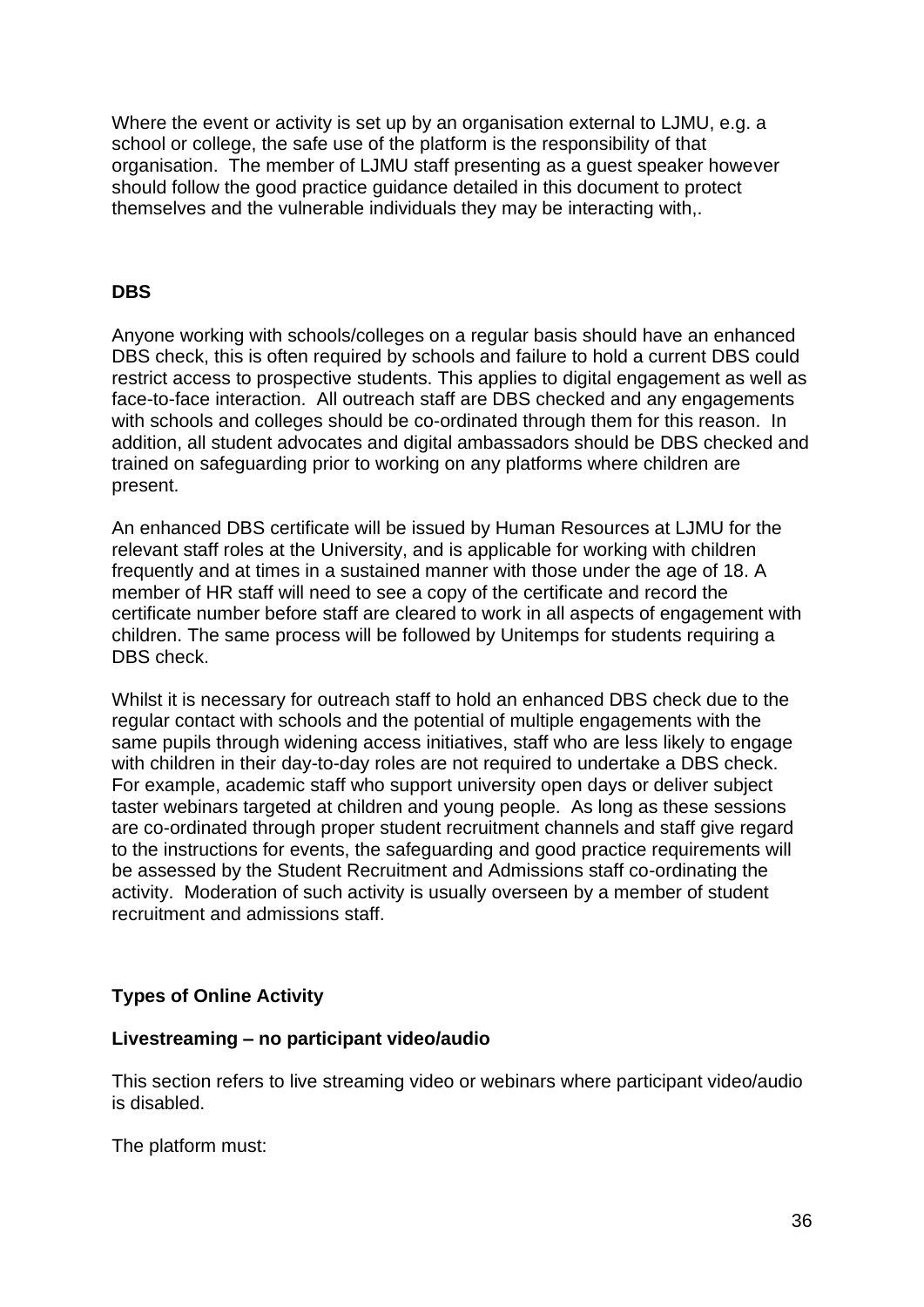- Be appropriate for the age group participating
- Enable the organiser to restrict the audience to just the intended participants
- Ensure that participants personal information (e.g. contact information) is not visible to anybody else presenting or viewing the stream
- Enable the moderator to reject or force somebody to leave the session if necessary
- Enable to control whether participants are able to have their videos/microphones on
- Have safeguarding policies belonging to the platform which are complied with by the user

Prior to delivering a live session staff should:

- Familiarise themselves with the University's safeguarding policy and LJMU safeguarding reporting procedures found in the policy's appendices
- Ensure staff have the contact details of the designated safeguarding officer (named staff listed in the LJMU safeguarding policy) on hand and they are aware the session is taking place
- Ensure there is enough staff to support the event. This will depend on the type of event. Preferably two members of staff should be present or on standby to supervise the activity if a live webinar. If an activity is being delivered for a particular school, a teacher or appropriate member of school staff should be present throughout. In a live webinar, it is suggested one member of staff presents and the other monitors any messages/questions on the platform.
- Where it is only possible for one member of staff to deliver a live webinar, it is recommended another is available to call on as a back-up for the event, in case one staff member is unable to attend (e.g. due to illness, connection problems)
- Ensure all contributors are employed by LJMU (either staff of student) or are appropriately are vetted guests
- Familiarise themselves with the privacy settings and know how to report offensive and abusive content
- Make sure they are using an institutional account (not a personal account)
- Ensure that all staff supervising the activity are familiar with the platform and have read and understood the instructions in relation to using the platform for an event
- When recording live streams for on demand/repeat viewing, inform the audience at the start of the session that it is being recorded, and explain how this recording will be used where appropriate.
- Plan the structure and content of the activity carefully to ensure that discussions remain on topic
- Define a clear time and space for the webinar to take place, e.g. participants should only be able to contact the speakers/contributors and vice versa during the webinar on the agreed platform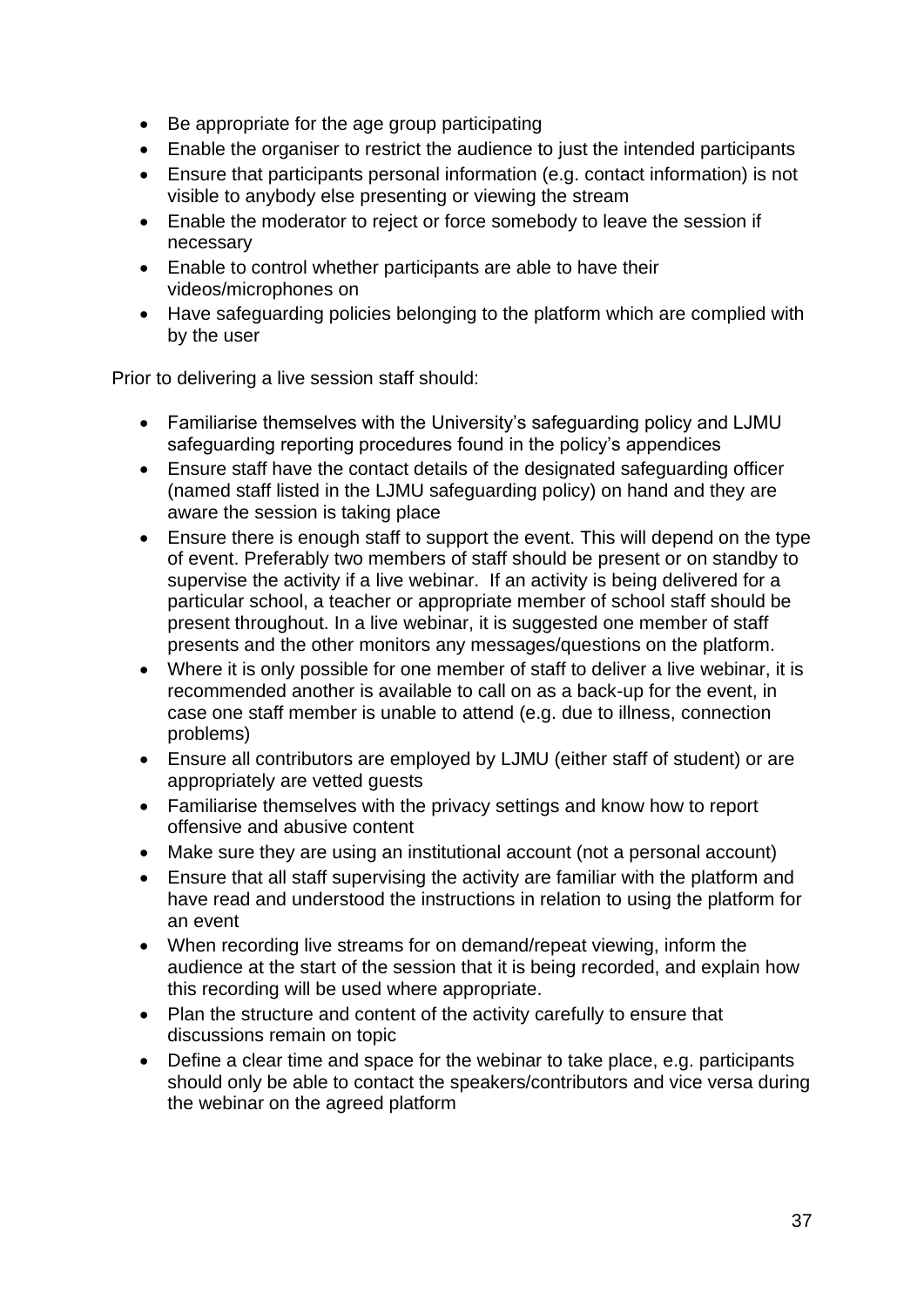Those hosting an activity should also ensure that the participants:

- Do not share private information about themselves
- Do not respond to contact requests from people they do not know
- Understand who they should contact if they hear anything upsetting or inappropriate

During the live session staff should**:** 

- Ensure that the session is taking place in a neutral physical area where nothing personal can be seen and there is nothing inappropriate in the background or alternatively use a background filter to blur out the background
- Supervising staff should monitor interactions in live chats to check it is appropriate and relevant, and to deal with any sudden changes or difficult developments.
- If one staff member leaves the session for any reason (e.g. connection issues), they should get in contact with the other staff member as soon as possible (by phone if necessary) and attempt to re-join the session if possible
- If re-joining is not possible, then the back-up staff member should be contacted and they should try to join the session as soon as possible to maintain the supervision ratio
- If it is not possible to staff the event sufficiently due to technical difficulties, then the event should be ended as soon as reasonably possible and this should be communicated to all participants
- At the start, the main speaker should remind participants how to keep themselves safe (as outlined above) in addition to reminding them of conduct expectations
- If staff share their screens at any point they must ensure that there is nothing inappropriate on the screens/internet pages/browser history
- Challenging behaviour or inappropriate comments should be dealt with immediately, which may involve muting or removing the offender from the platform
- If a participant raises a safeguarding concern, or if a member of staff is concerned about a participant, the reporting procedures outlined in LJMU safeguarding policy should be followed

### **Interactive livestreaming – audio/video enabled**

This section refers to live streaming video or webinars where participant video/audio is enabled. For example, this might be the case for small group workshop sessions, school classroom interactions or meetings.

All of the above guidance on non-interactive livestreaming applies. However, in addition to this, you should also:

• Ensure that you have consent from parents/guardians of any under-18 participants (if a specific school engagement this is the school's responsibility) where individuals will be visually identifiable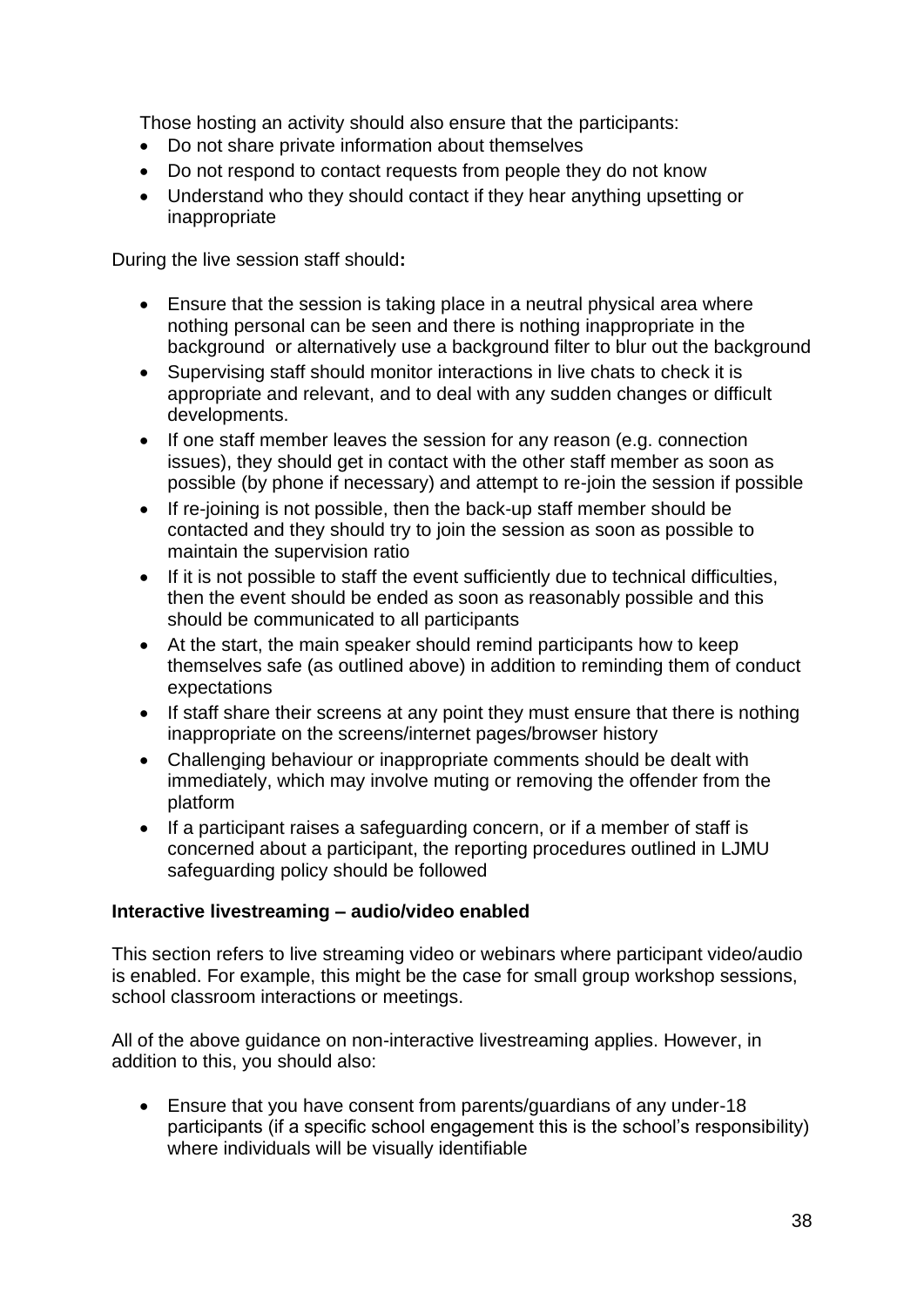- Have an agreed code of conduct that has been communicated to participants which includes the consequences in the case of inappropriate behaviour
- Ensure that participants understand the benefits and risks of online sessions and are clear of the purpose for this particular activity
- Remind participants not to take photographs of the screens or share any images of the online session
- Staff should not be in a private chat/video call 1-2-1 with a participant unless this is a pre-arranged engagement which forms part of LJMU's student recruitment and admissions strategy and has safeguarding measures in place. If this happens unintentionally, (e.g. others in the session lose internet connection etc.) they should immediately come out of the breakout room/chat and end the session.

### **Online one to one engagement**

This section reviews LJMU's potential 1-1 digital engagement with prospective students, including activity such as sustained mentoring, mock interviews, applicant advice and guidance using zoom based appointments, and live chat platforms:

- 1-1 online engagements with any under 18 year old should be avoided unless through official LJMU communication channels, e.g. email, LJMU phone numbers, approved live chat and webinar functions
- No staff or students should engage in 1-1 video interactions with anyone under the age of 18 or anyone classed as vulnerable unless they have enhanced DBS clearance and the purpose is for approved student recruitment or widening access activity, this applies to recruitment interviews if 1-1
- All staff (including student advocates) working with young people or vulnerable adults in an online context of this type should have a valid DBS check if providing 1-1 support for prospective students
- Where platforms are designed for 1-1 engagement, users should refer to the safety policies administered by the owners of the platform and ensure compliance
- Where possible, small group video interactions should be considered rather than private 1-1s, e.g. a student led mentoring programme where 6 pupils engage on-line with current student advocates in the same session, monitored by LJMU staff
- All staff or staff/students working in this context should receive safeguarding training prior to starting their work supporting students, and should be clear on how to report concerns referring to the LJMU safeguarding policy
- LJMU staff must communicate expected code of conduct with participants and teachers (if interactions are organised through schools)
- Staff and participants must understand that all communication must take place on the designated platform and that they must not share contact information; any communications that happen off-platform must be reported to the co-ordinator of the activity
- The majority of video engagements should be organised through a school and ordinarily will involve the student interacting from the school premises with a